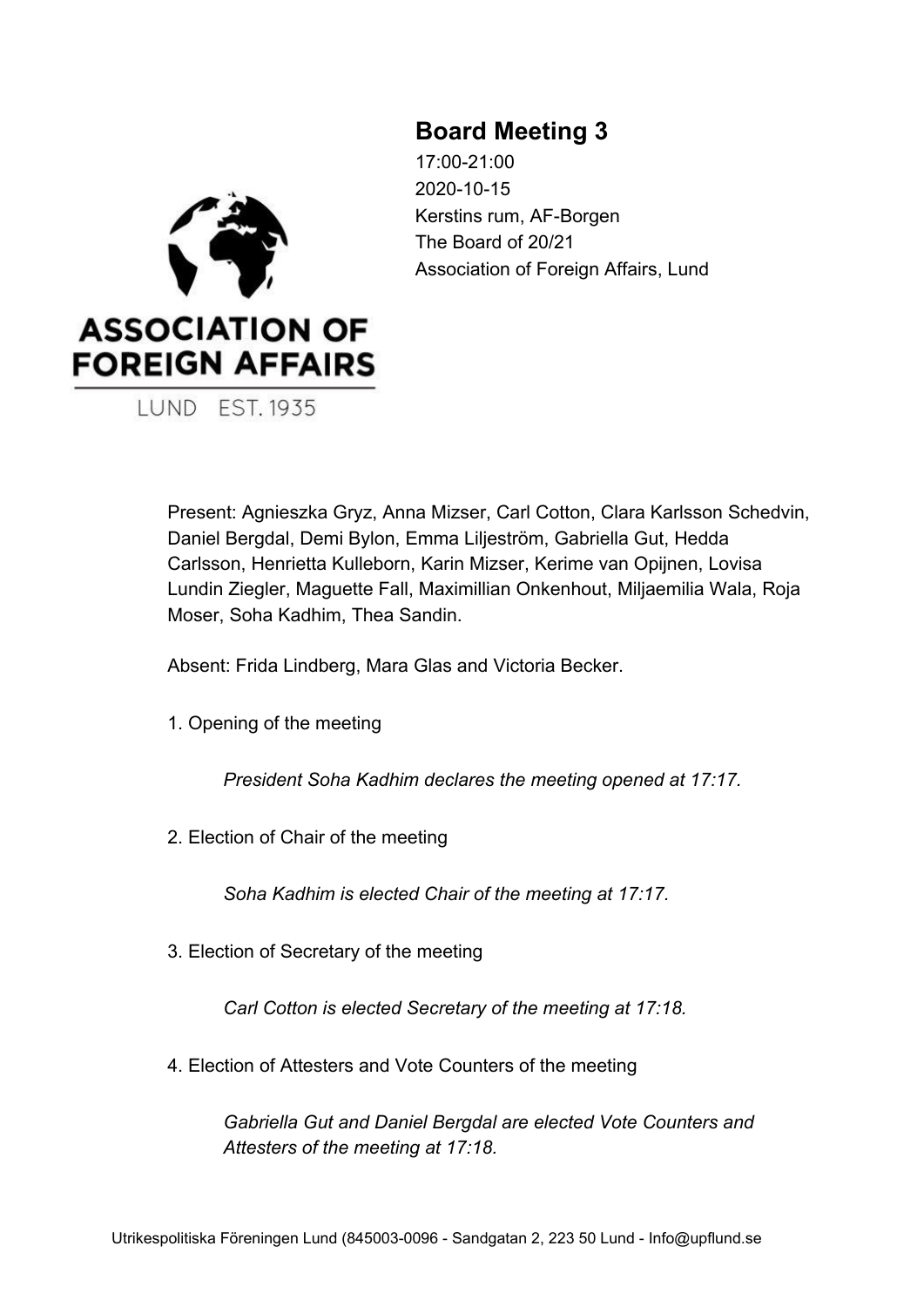5. Approval of the electoral roll

*The Chairperson Soha Kadhim proposes to set the electoral roll to 19.*

*Passed by acclamation at 17:19.*

6. Approval of the Agenda (Attachment 1)

*The Chairperson proposes to add Point 8. Working Hours.*

*Proposal to approve the amended agenda.*

*Passed by acclamation at 17:20.*

### 7. Forum Weekend

- *- The UFS Representative Mara Glas is unavailable to join the meeting. Therefore the Chairperson Soha Kadhim reads a rapport sent in by Mara Glas.*
- *- The board is asked whether or not the Forum Weekend should take place in person, due to the COVID-19 situation. A follow up question is posed in regards to whether or not the event should be held online instead.*
- *- The general consensus is that we should follow the recommendations by the government, and to rather be on the cautionary side. The board also feels that it would be better to avoid domestic travel, and to forego as a good example. In general the board thinks it would be appropriate to hold the event digitally instead of in person.*
- *- Only two people are allowed to join Soha Kadhim and Mara Glas at the Forum Weekend in Stockholm and several board members have signed up. Since it is up to the presidium of UFS to come to a decision on whether or not the event will take place, we still need to decide upon two people to go. Gabriella Gut and Agnieszka Gryz are drawn from a cup, and they will therefore accompany Soha Kadhim and Mara Glas to the Forum Weekend, if it will take place in person.*
- 8. Working Hours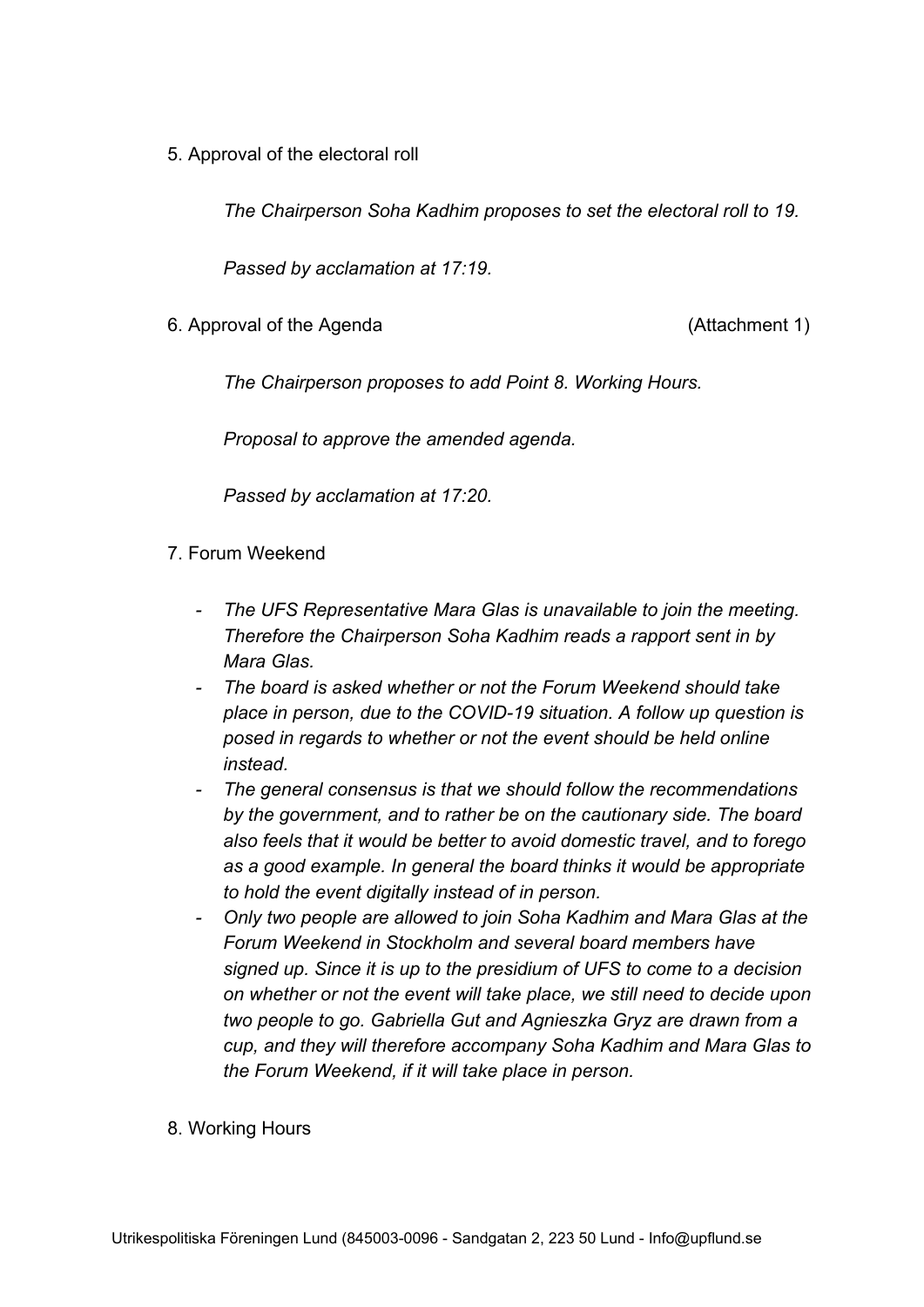*- The board is asked whether or not to change the current working hours to tackle stress. A suggestion would be to have a day each week that would be an official day off. The board discusses having Saturdays off.*

*The Chairperson Soha Kadhim proposes to amend the stress prevention policy by changing so that Saturdays is a UPF free day.*

*Passed by acclamation at 17:56.*

9. Presidium reporting

# 9.1. **Presidents**

*- FBA Grant has been sent in. Operational Plan is finished and has been presented at the Annual Meeting. Individual talks are complete. Will be going on a seminar with Folk och Försvar. An exchange with UF Malmö is coming up. An in person Get Active is being planned.*

### 9.2. **Secretary**

*- Still struggling with membership numbers. Discussion arises on how to increase membership numbers. All the committee heads are asked to say something in regards to their committees and whether or not they feel that the number of active members are adequate.*

### 9.3. **Treasurer**

*- Quarterly report is due soon. Otherwise Lovisa Lundin Ziegler has nothing to report.*

# 9.4. **UFS-representative**

- *- Mara Glas is unavailable to join the meeting. The Chairperson Soha Kadhim reads a rapport written by Mara Glas.*
- *- UFS has updated their reimbursement policy and Mara Glas asks the board how the board feels in regards to the new*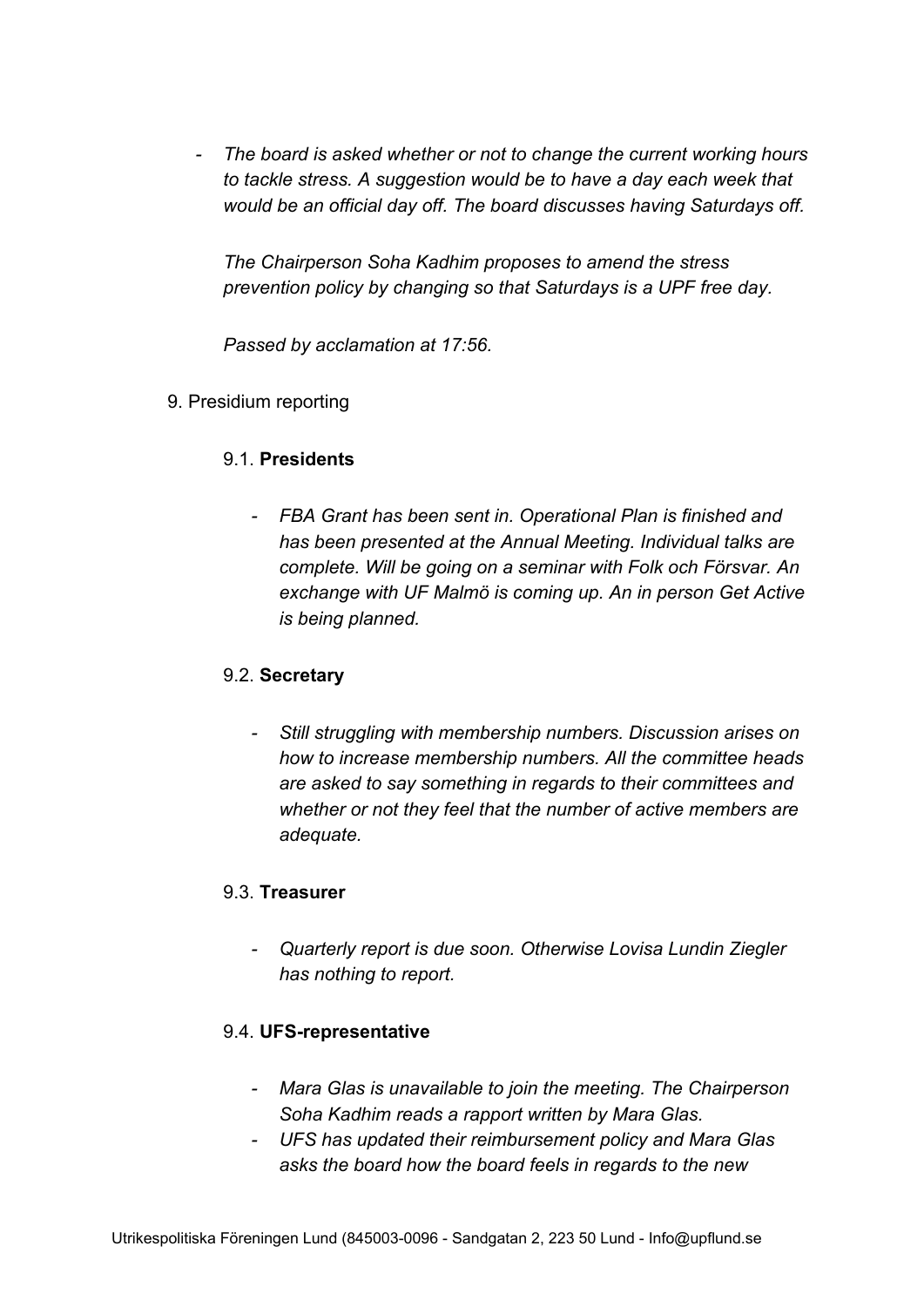*reimbursement policy. The new policy prioritizes UFS representatives that live farther away when UFS is reimbursing them for traveling in a UFS matter.*

**(The Chairperson Soha Kadhim declares the meeting adjourned for a break at 18:21)**

# **(The Chairperson Soha Kadhim declares the meeting re-opened at 18:33)**

- 10. Committee reporting
	- 10.1. **Activity**
		- *- Zoom-sittning is next week. Encourages board members to sign up for the event.*

### 10.2. **Career**

*- Seminar on Stress Prevention is next week. Encourages board members to sign up for the event. Prep Course sign up is coming out soon. Mentorship Program as well. Collaboration with UF Uppsalas Career committee on a "Career Day" which will take place on an online custom made platform.*

# 10.3. **Lecture**

*- Lectures are well underway. The semester is almost filled, and it will be both digital lectures and hybrid lectures (in person and streamed live).*

### 10.4. **Magazine**

*- The work is going smoothly. Struggling to get committee members to show up for the meetings.*

# 10.5. **Pod&Radio**

*- Content is being made and the general feeling is good.*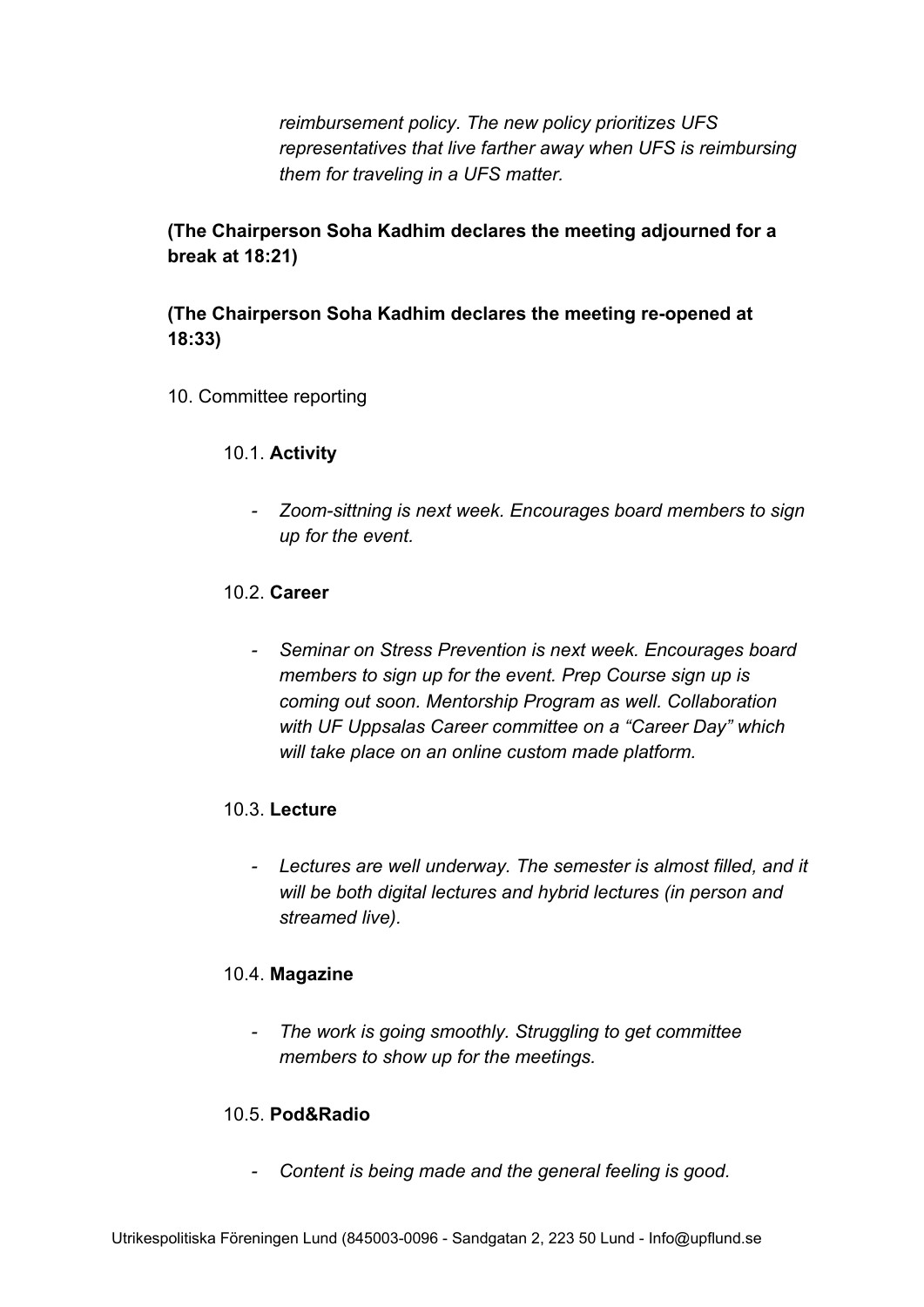### 10.6. **PR**

*- The work is going smoothly and the committee members are taking increasing amounts of responsibility. The shooting for the promotional video is almost done. The heads are currently creating a trustee position for the IT work.*

# 10.7. **Travel**

*- The planning for the Kiruna trip is well underway and the committee members are eager and enthusiastic.*

# 10.8. **Webzine**

- *- The general work is going well. Struggling somewhat with the website (Perspective website) and Facebook.*
- 11. Office Hours
	- *- Suggestion to rebrand the Office Hours on Thursdays to make sure that people show up. The separation of the cleaning and shopping (Mondays) and the Office Hours (Thursdays) is deemed a success. We should rename the Office Hours to something in the lines of "Mingle with the Board" to sound more appealing.*

# **(The Chairperson Soha Kadhim declares the meeting adjourned for a break at 19:21)**

# **(The Chairperson Soha Kadhim declares the meeting re-opened at 19:31)**

# 12. Collaboration with LUPEF

*- Any and all collaborations with LUPEF has been stopped for the time being due to a situation occurring within LUPEF. It is now up to the board to decide if it is interested in overruling the decision taken by the presidents. Discussion arises in regards to the situation, as well as how to move forward from the current position.*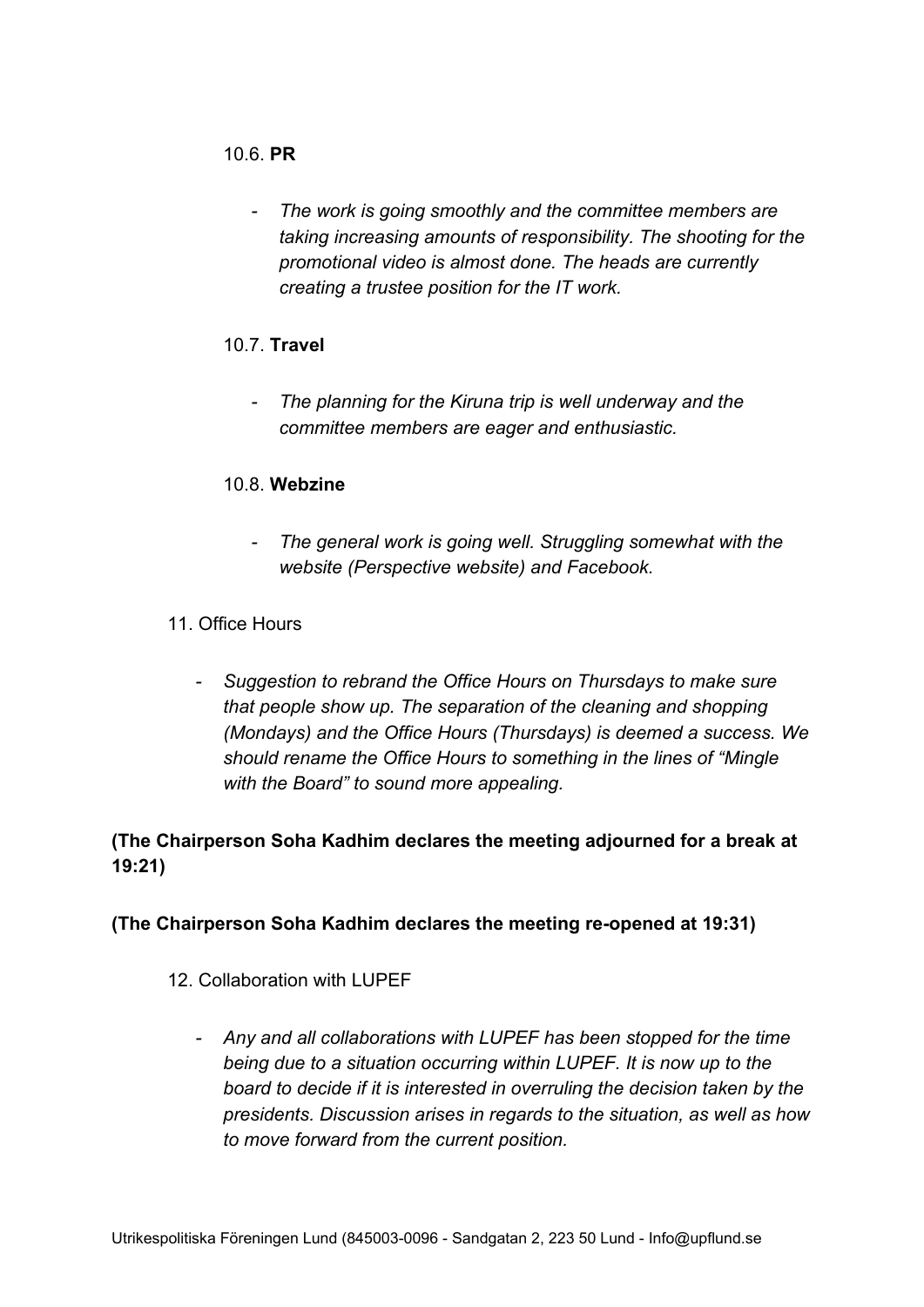- *- The board concludes that a certain amount of transparency and democracy is required within all organizations that UPF is to collaborate with. Until LUPEF upholds these values to a certain degree, UPF will not collaborate with LUPEF.*
- 13. Motion(s)
	- 13.1 Updating the Economic Policy (Attachment 2)

*We propose that the board decides:*

*To amend the Economic policy by adding:*

*6. At the beginning of each operational year, at least one of the individual signatories should get a business card. The card(s) shall be used to help the board members in terms of paying on behalf of the association.*

*6.1 When there is one or more business card(s) in the association, the board should elect a financial attester outside of the presidium but within the board that will, once a month attest the receipts from the business cards in conjunction with the monthly bookkeeping.*

*6.2. The President and the Treasurer cannot attest their own receipt, but temporarily act as financial attester in case (1) the board has not yet elected a financial attester, (2) if attesting the receipts is urgent and the elected financial attester isn't available to attest within 2 working days.*

*Soha Kadhim, President 20/21 Lovisa Lundin Ziegler, Treasurer 20/21*

*Passed by acclamation at 20:29*

13.1.1 Election of Financial Attester

*Henrietta Kulleborn and Maximilian Onkenhout both nominate themselves to the election of financial attesters. The board decides to elect them through a lottery, due to neither of the candidates being willing to go through a votation process.*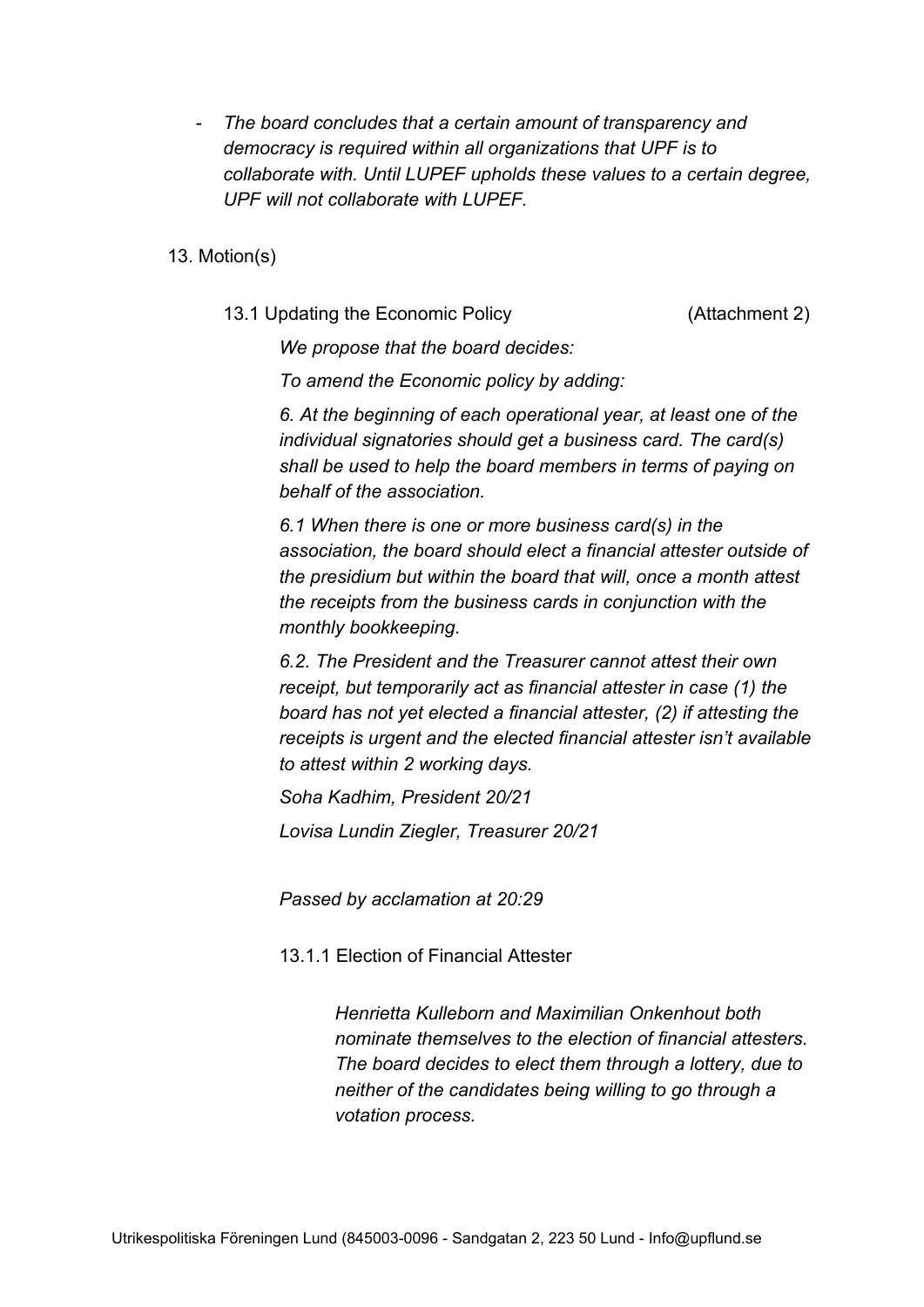*Maximilian Onkenhout is elected as Financial Attester at 20:31.*

13.2 Updating the Environmental Policy (Attachment 3)

*We propose that the board amends the wording in the environmental policy under the heading:*

*"The office: In practice the current board chooses to achieve this by"*

*from*

*"We buy organic and sustainable FIKA e.g. coffee, tea, cookies and fruit."*

*to*

*"We aim for sustainability, e.g. environmental and social, when buying FIKA e.g. coffee, tea, cookies and fruit."*

*"Committee specific environmental statements: The Career Committee: In practice the current board chooses to achieve this by"*

*from*

*"Ensure that as many speakers and guests as possible are traveling to the committee by train."*

*to*

*"Ensure that as many speakers and guests as possible are travelling to the committee by train or are participating in a virtual meeting instead of making the journey."*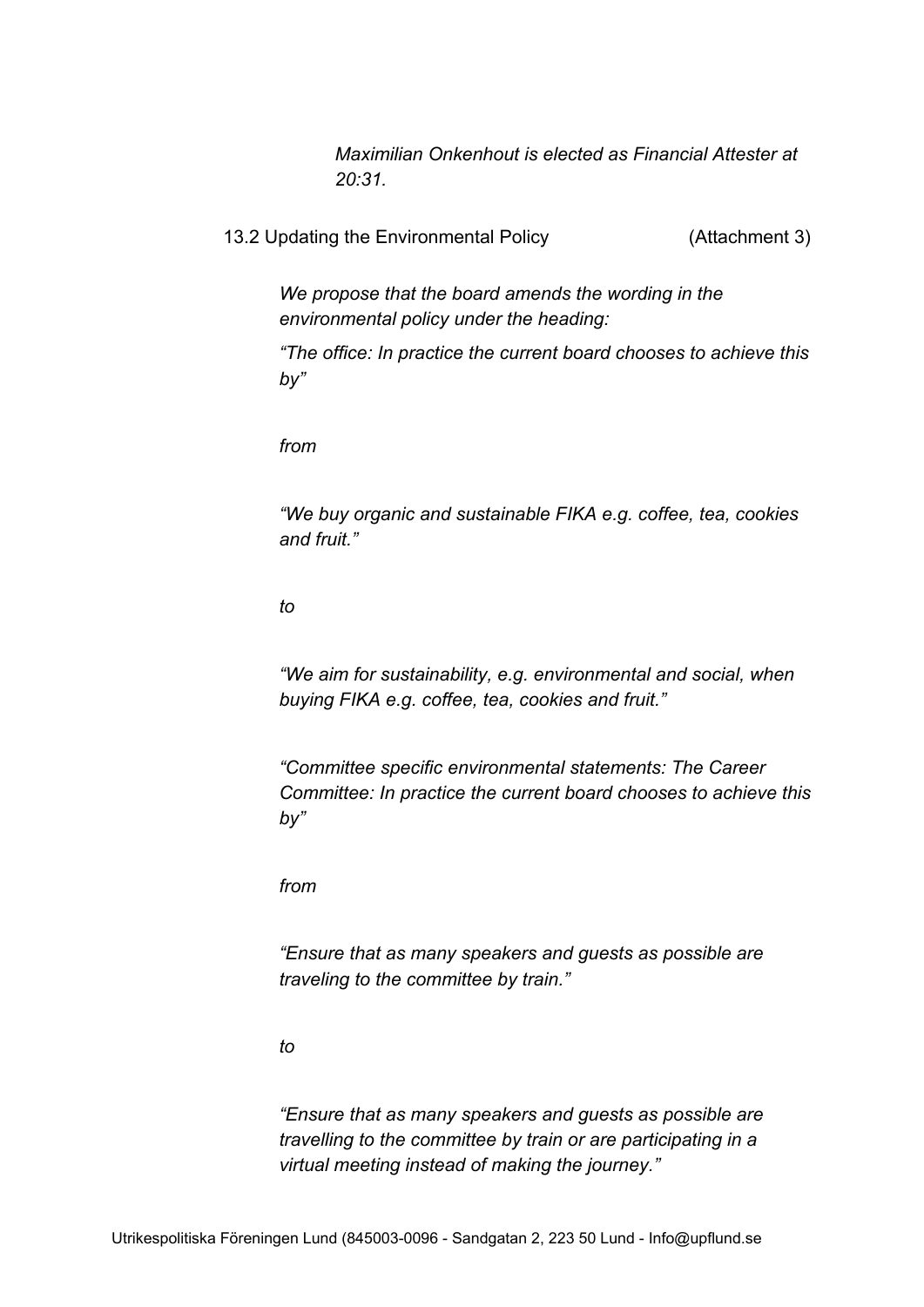*and from*

*"Request organic cookies and coffee as well as reusable mugs or paper mugs for the committee's meetings."*

*to*

*"Request FIKA that is sustainable to be bought, as well as reusable mugs to be accessible, for the committee meetings."*

*"Committee specific environmental statements: The Lecture Committee: Visions"*

*from*

*"Lecture considers the general guidelines when it comes to commitments. To minimize waste from lectures and getting the lecturer to Lund in a sustainable way are two main focus areas. Furthermore less meat should be eaten during dinners with the lecturers."*

*to*

*"Lecture considers the general guidelines when it comes to commitments. To minimize waste from lectures, getting the lecturer to Lund in a sustainable way and holding online lectures are three main focus areas. Furthermore less meat should be eaten during dinners with the lecturers."*

*"Committee specific environmental statements: The Lecture Committee: In practice the current board chooses to achieve this by"*

*from*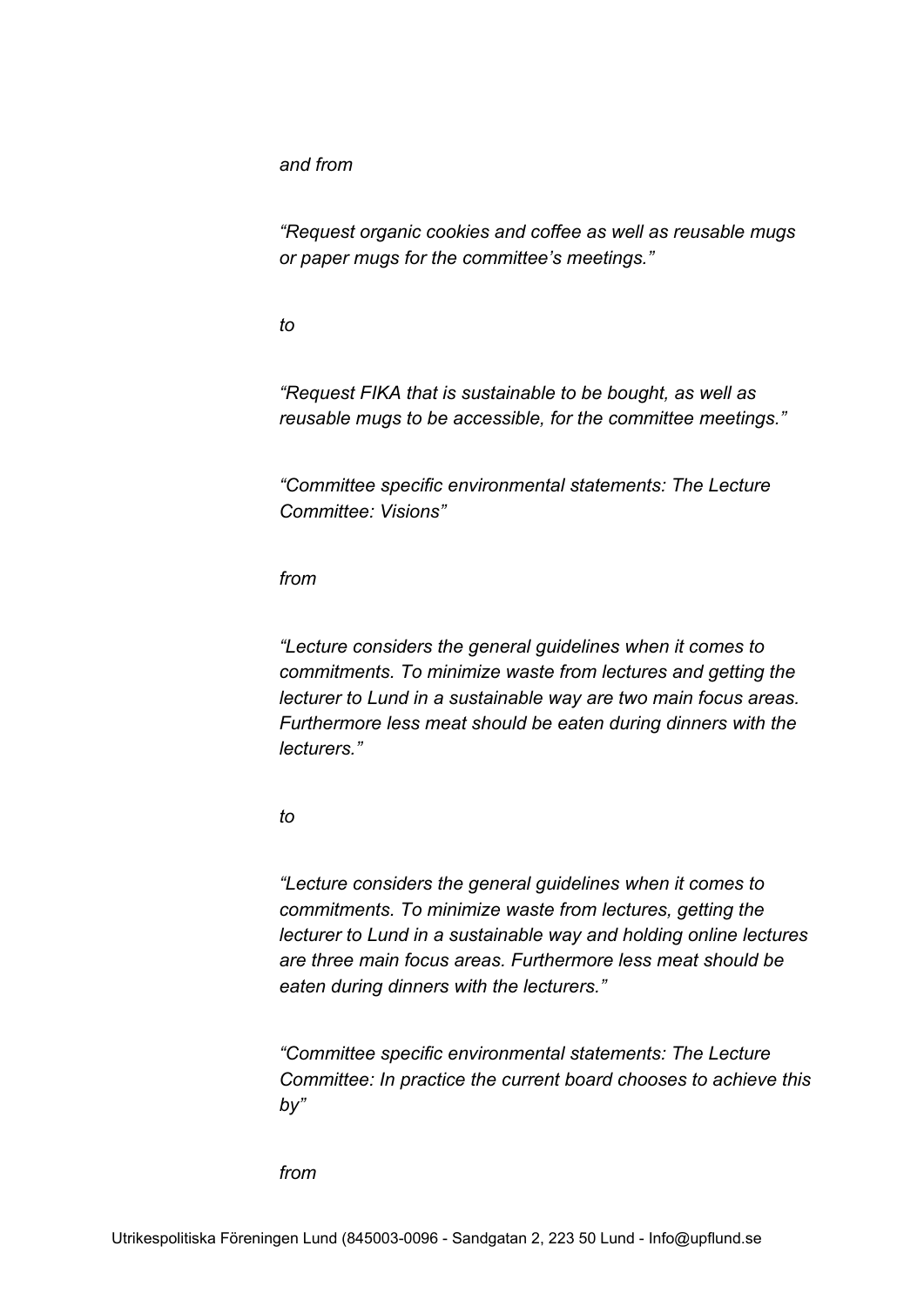*"Try to use less paper cups for coffee for the pre-mingle and do not use plastic mugs at all"*

*to*

*"Try to use the black reusable Lecture cups and if disposable cups are necessary paper cups is prefered."*

*Anna Mizser, Head of Career & Karin Mizser, Head of Lecture*

*Hedda Carlsson proposes to amend the proposal by changing the phrasing as follows:*

*from*

 *"Ensure that as many speakers and guests as possible are travelling to the committee by train or are participating in a virtual meeting instead of making the journey."*

#### *to*

*"Career considers the general guidelines when it comes to commitments. To minimize waste from events, getting the guests to Lund in a sustainable way and holding online seminars are three main focus areas."*

*Anna Mizser and Karin Mizser agrees to merge their proposal with the amendment presented by Hedda Carlsson.*

*Passed by acclamation at 20:46.*

*Kerime van Opijnen leaves the meeting early at 20:46.*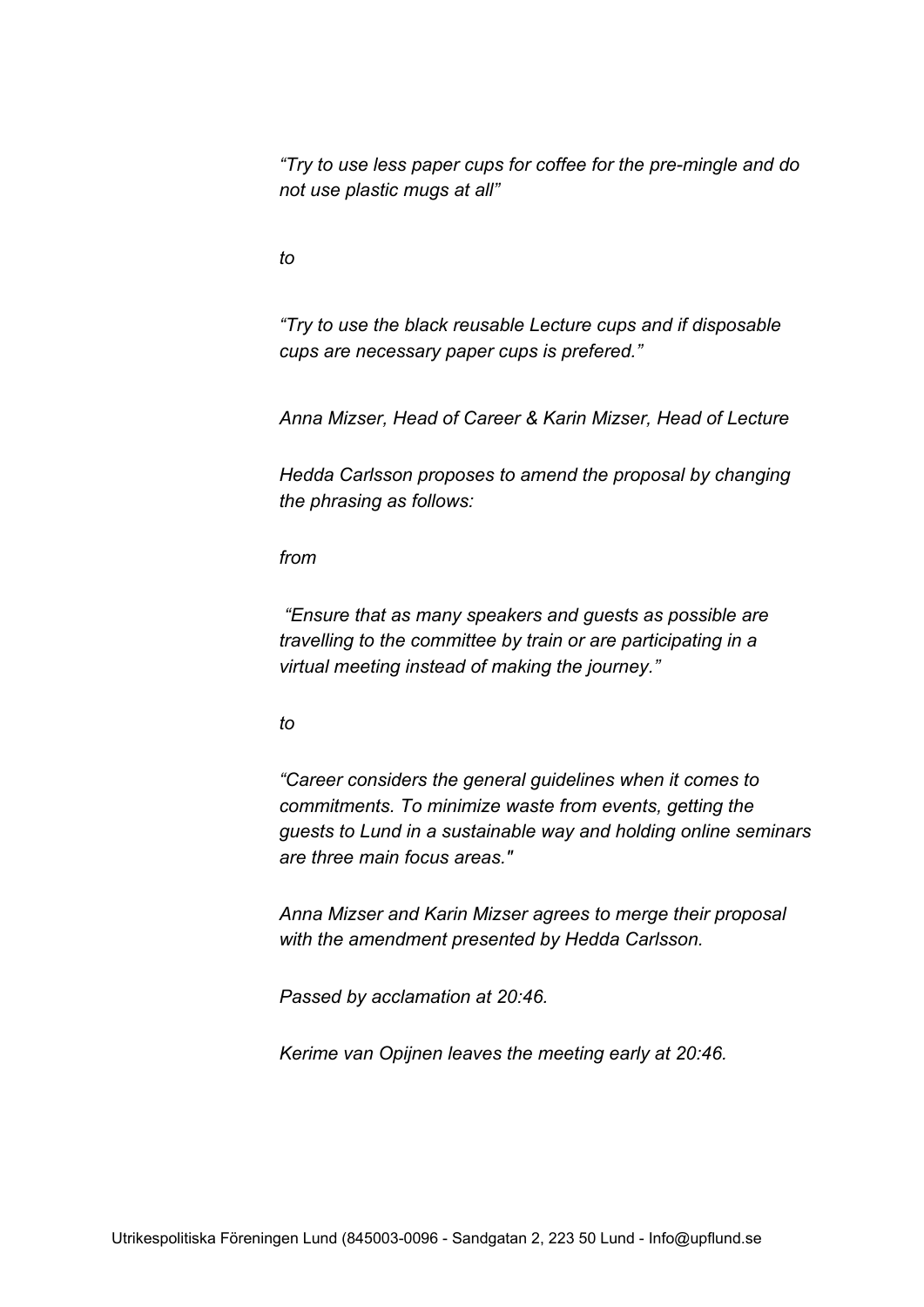*Carl Cotton proposes to prolong the meeting until 22:00.*

*Miljaemilia Wala counter proposes that we end the meeting after we have discussed the "Discrimination and Equal Treatment Policy" motion.*

*Hedda Carlsson counter proposes to prolong the meeting until 21:50.*

*Carl Cotton withdraws his proposal.*

**(The Chairperson Soha Kadhim declares the meeting adjourned for a break at 20:51)**

**(The Chairperson Soha Kadhim declares the meeting re-opened at 20:57)**

*This means that the counter proposal by Miljaemilia Wala is now a proposal.*

*The proposal by Miljaemilia Wala is up for votation first.*

*The proposal is rejected at 21:00.*

*This instead means that the counter proposal by Hedda Carlsson is up for votation.*

*Passed by acclamation at 21:01.*

*The meeting will therefore be prolonged until 21:50.*

 13.3 To adopt Discrimination and Equal Treatment Policy (Attachment 4, 4.1)

*We propose that the board decides:*

*That UPF adopts the "Discrimination and Equal Treatment Policy" and that it comes into force effective immediately.*

*Anna Miszer, Carl Cotton, Hedda Carlsson, Karin Mizser and Max Onkenhout*

*Head of Career, Secretary, Vice President, Head of Lecture and Head of Radio*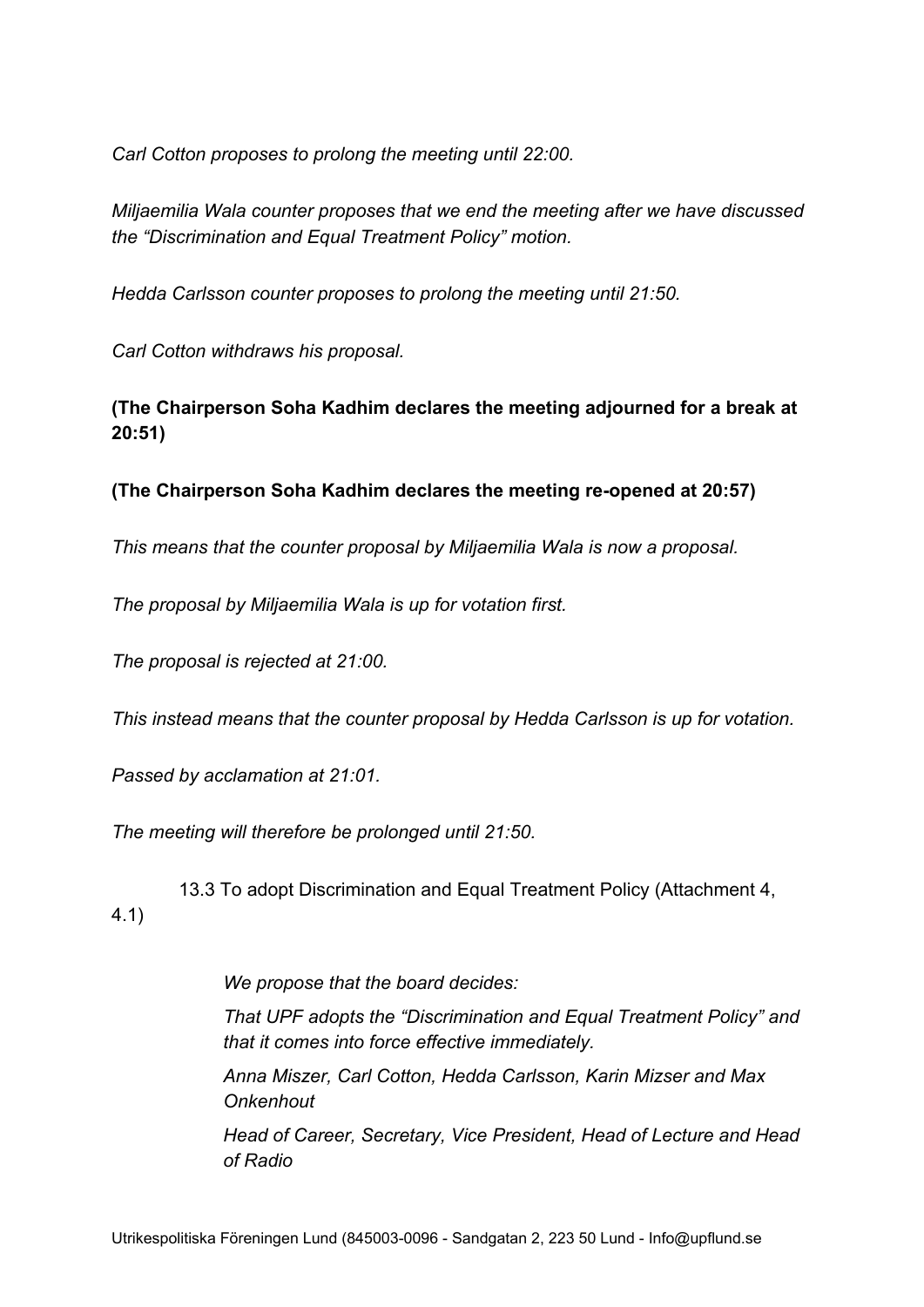*Soha Kadhim counter proposes with amendments to the "Discrimination and Equal Treatment Policy".*

*The changes are as follows:*

*4.1 Reach out to the discrimination contact person(s).*

*4.2. If not comfortable with contacting the Discrimination Contact Person(s):*

*4.2.1. Contact the President at president@upflund.se*

*4.2.2. Contact the Crisis group at crisis@upflund.se*

 *4.2.3 Contact a Board Members*

*4.3 If the individual does not feel heard, that their claim is not taken seriously, or that the measures taken within the association are not enough, contact AF at verksamhetschef@af.lu.se.*

*5.1 The contact person(s) should contact the crisis group, and together decide if involvement of the crisis group deem necessary.*

*5.2 The contact person(s) should offer a meeting with the person bringing the allegations.*

*5.2.1 At this meeting, the contact person(s), and the crisis group (and the president, if deemed necessary), will meet the person who has come forward, potentially together with a support person of their choice. The composition of people attending can be adjusted to what the person bringing the allegation feels comfortable with.*

*5.2.2 If the individual accused of the discrimination does not want to meet, the crisis group is to proceed in accordance with this policy based on the information provided by the person who brings the allegation*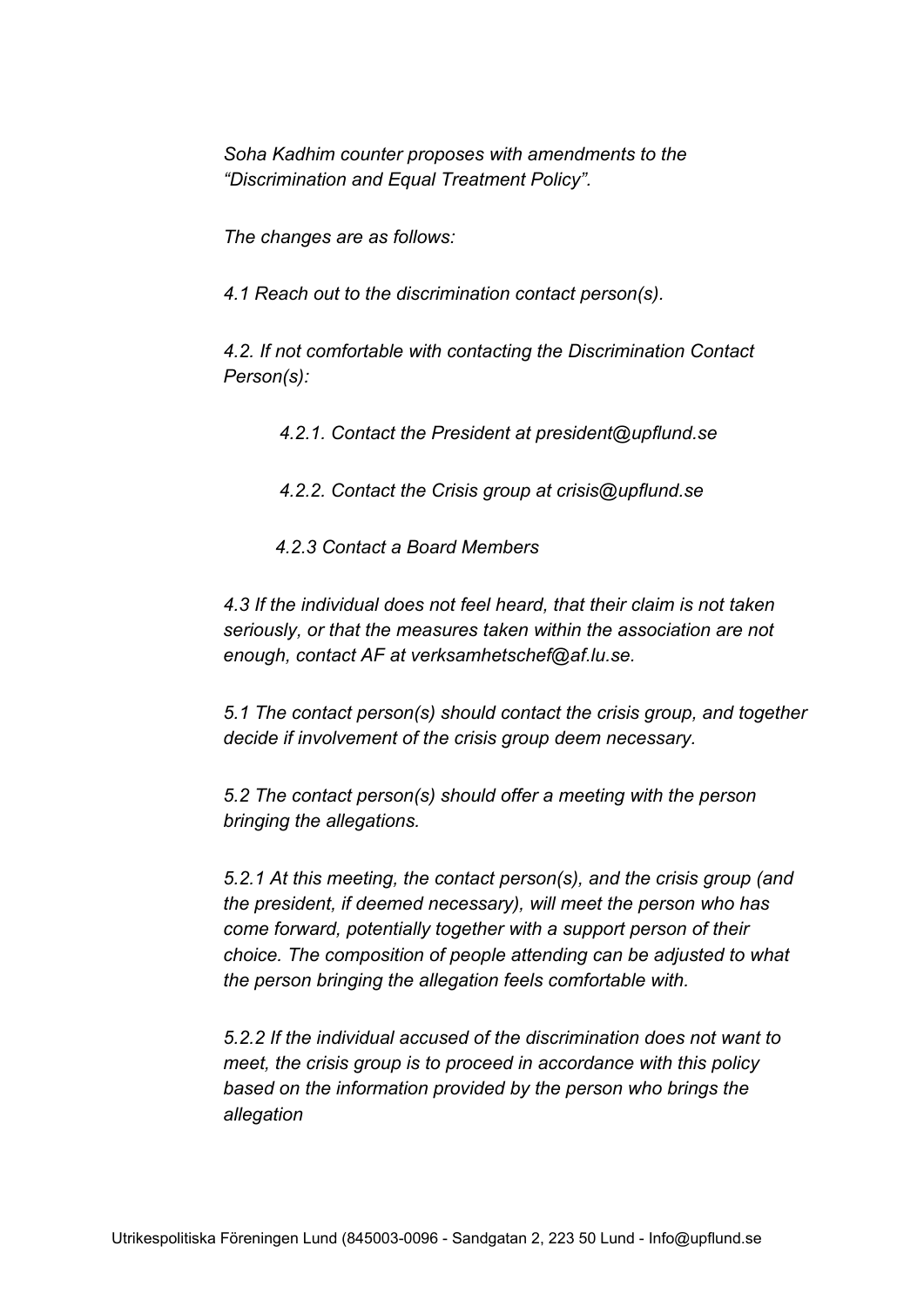*5.3 Preferably meet with, or at the very least communicate with the person who has been accused of discrimination*

*5.3.1 At the meeting the crisis group (and the president, if deemed necessary), will meet the accused individual(s), potentially with a support person of his/her choice. The composition of people attending can be adjusted to what the person bringing the allegation feels comfortable with.*

*5.3.2 If the individual accused of the discrimination does not want to meet, the crisis group is to proceed in accordance with this policy based on the information provided by the person who brings the allegation*

*5.4 Following these meetings, the crisis group (along with the president, if deemed necessary), should try to establish what has happened, and based on this decide which of the actions outlined below should be taken.*

*5.5 The association, and especially the crisis group and/or president, must take action after every reported case of discrimination, and/or reported concern that a case of discrimination has occurred during, or in connection to, the association's operations and/or activities, or by the representative(s) of the association.*

*6.1 The crisis group, together with the presidents, have the authority to take the following measures on behalf of the board until the next board meeting.*

*6.1.5 the crisis group, together with the president can decide for how long the above mentioned sanctions should be upheld.*

*6.2.1 according to § 2.13 of the Association's Statutes\**

*Henrietta Kulleborn counter proposes Soha Kadhims proposition by changing the phrasing as follows:*

*from*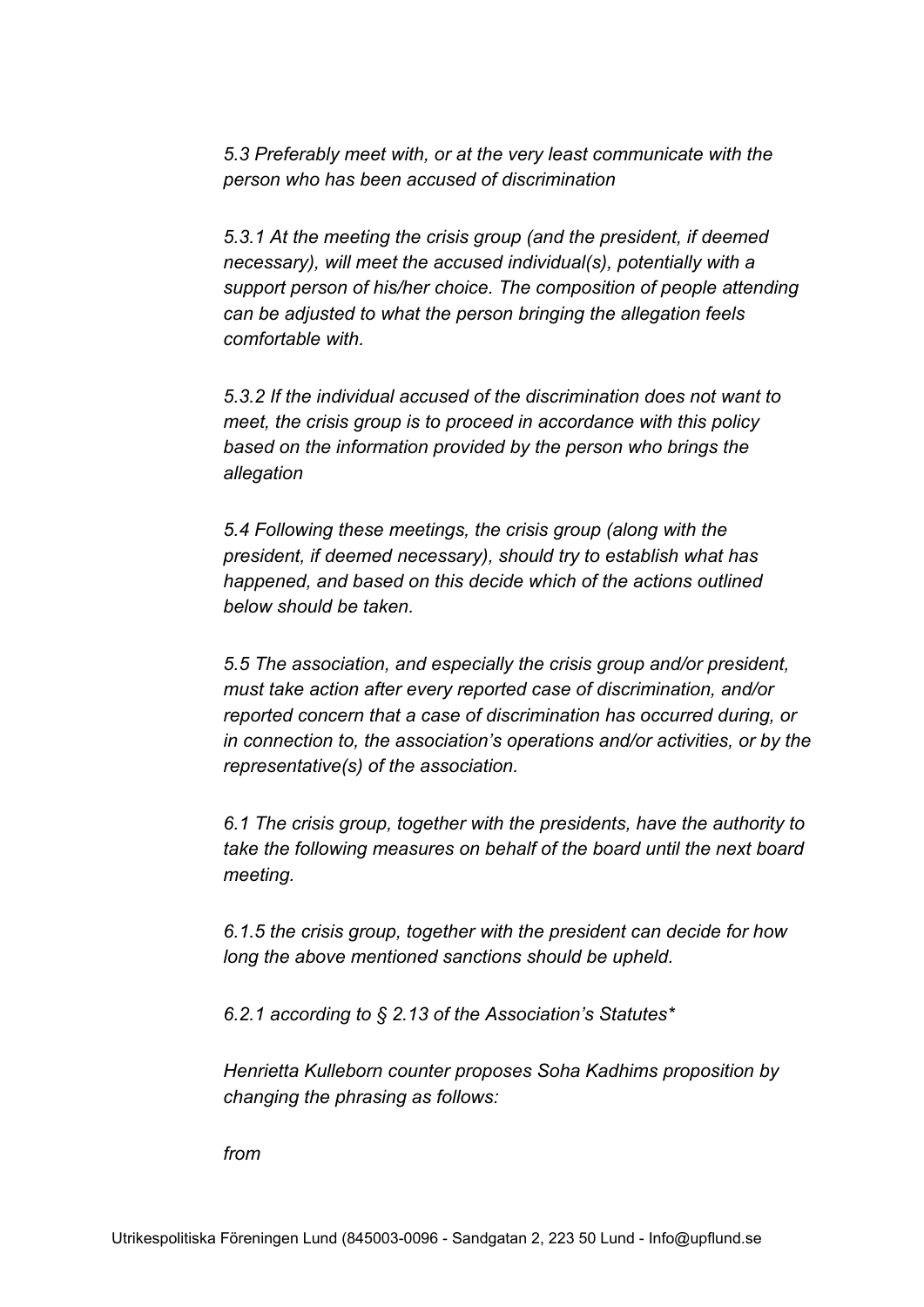*"5.2.1 At this meeting, the contact person(s), and the crisis group (and the president, if deemed necessary), will meet the person who has come forward, potentially together with a support person of his/her choice. The composition of people attending can be adjusted to what the person bringing the allegation feels comfortable with."*

### *to*

 *"5.2.1 At this meeting, the contact person(s), and the crisis group (and the president, if deemed necessary), will meet the person who has come forward, potentially together with a support person of their choice. The composition of people attending can be adjusted to what the person bringing the allegation feels comfortable with."*

*Soha Kadhim merges her counter proposal with the counter proposal presented by Henrietta Kulleborn.*

*The initial proposal is to be voted on first.*

*The proposal is rejected at 21:56.*

*The counter proposal by Soha Kadhim is up for votation instead.*

*The proposal is passed at 21:56.*

13.4 To amend Sexual Harassment Policy (Attachment 5,

5.1)

*Soha Kadhim proposes to table this point.*

*Passed at 21:56.*

14. Other Points

*There are no other points on the agenda.*

15. Confirmation of next board meeting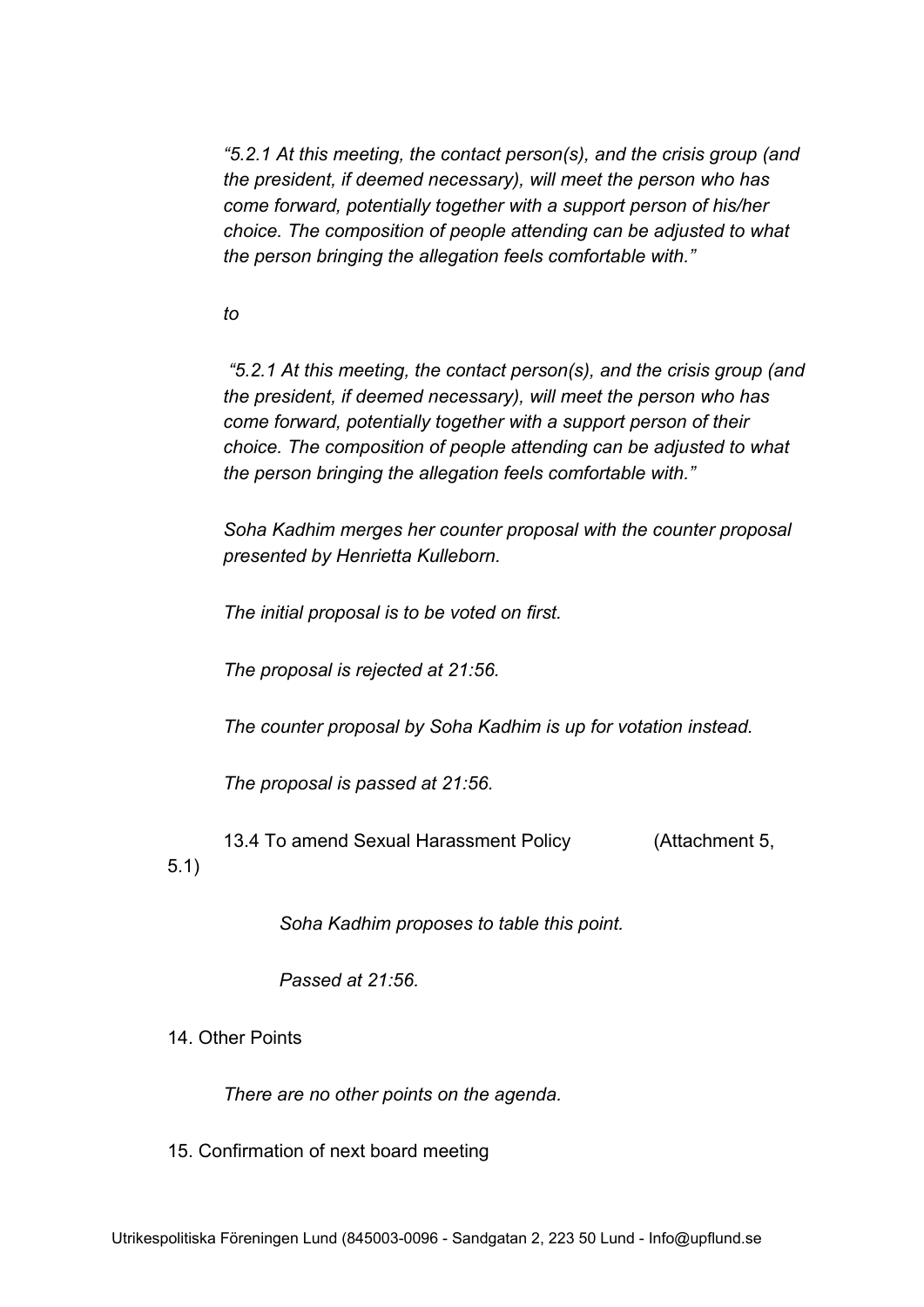*President Soha Kadhim proposes the next board meeting to be held on the 5th of November (5/11) at 17.00.*

*Passed by acclamation at 21:57.*

16. Meeting adjourned

*Chairperson Soha Kadhim declares the meeting adjourned at 21:57.*

Calletin

Carl Cotton, Secretary

Soha Kadhim, Chair

Gabriella Gut, Attester

 $BCa<sub>o</sub>$  $N$ ul

Daniel Bergdal, Attester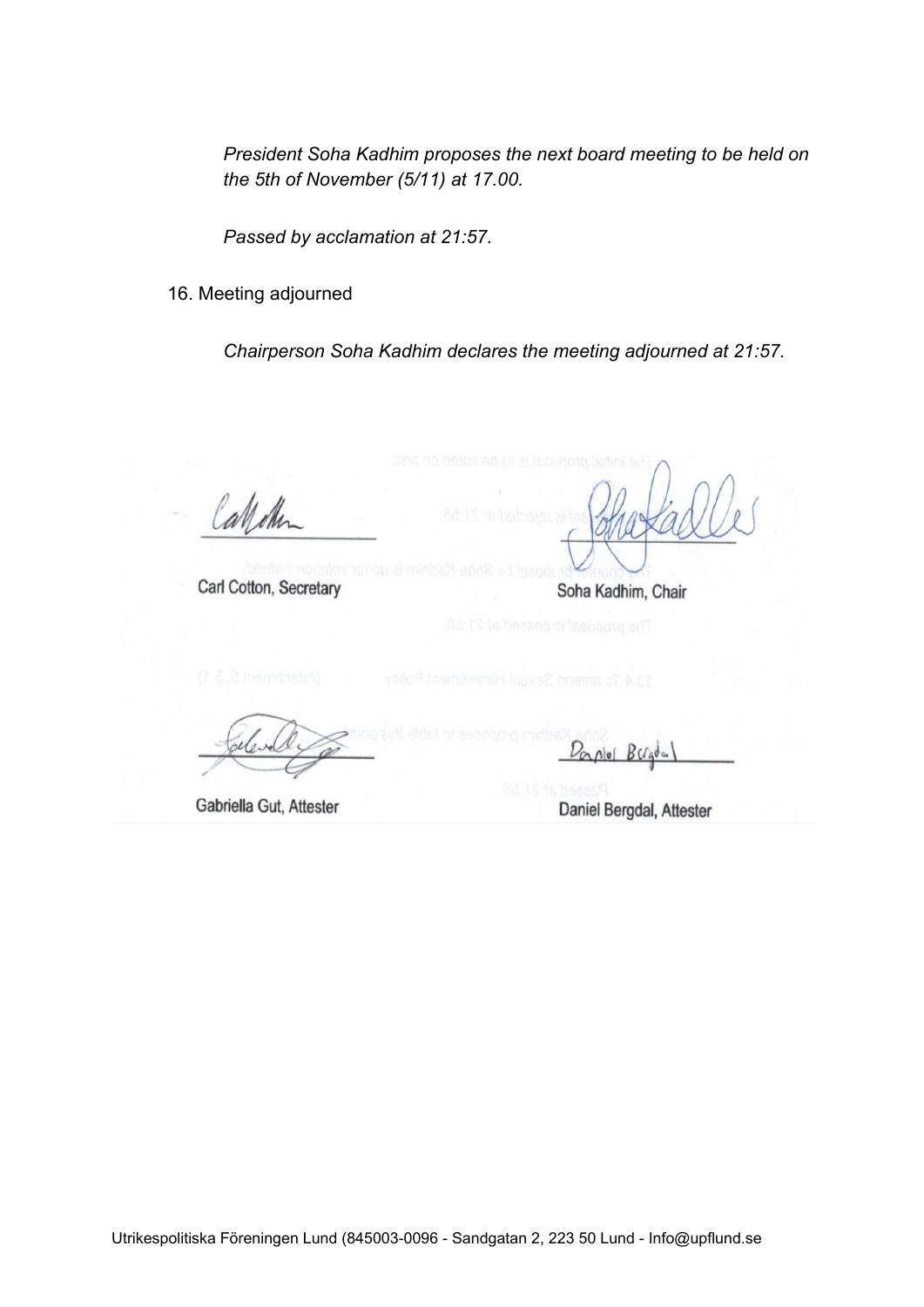# Attachment 1

Board Meeting 3 2020-10-15, 17:00-21:00 Kerstins rum, AF-borgen Lund The Board 20/21 Association of Foreign Affairs, Lund

- 1. Opening of the meeting
- 2. Election of Chair of the meeting
- 3. Election of Secretary of the meeting
- 4. Election of Attesters and Vote Counters of the meeting
- 5. Approval of the electoral roll
- 6. Approval of the Agenda
- 7. Forum Weekend
- 8. Presidium reporting
- 8.1.Presidents
- 8.2.Secretary
- 8.3.Treasurer
- 8.4.UFS-rep
- 9. Committee reporting
- 9.1.Activity
- 9.2.Career
- 9.3.Lecture
- 9.4.Magazine
- 9.5.Pod&Radio
- 9.6.PR
- 9.7.Travel
- 9.8.Webzine
- 10.Office hours
- 11. Collaboration with LUPEF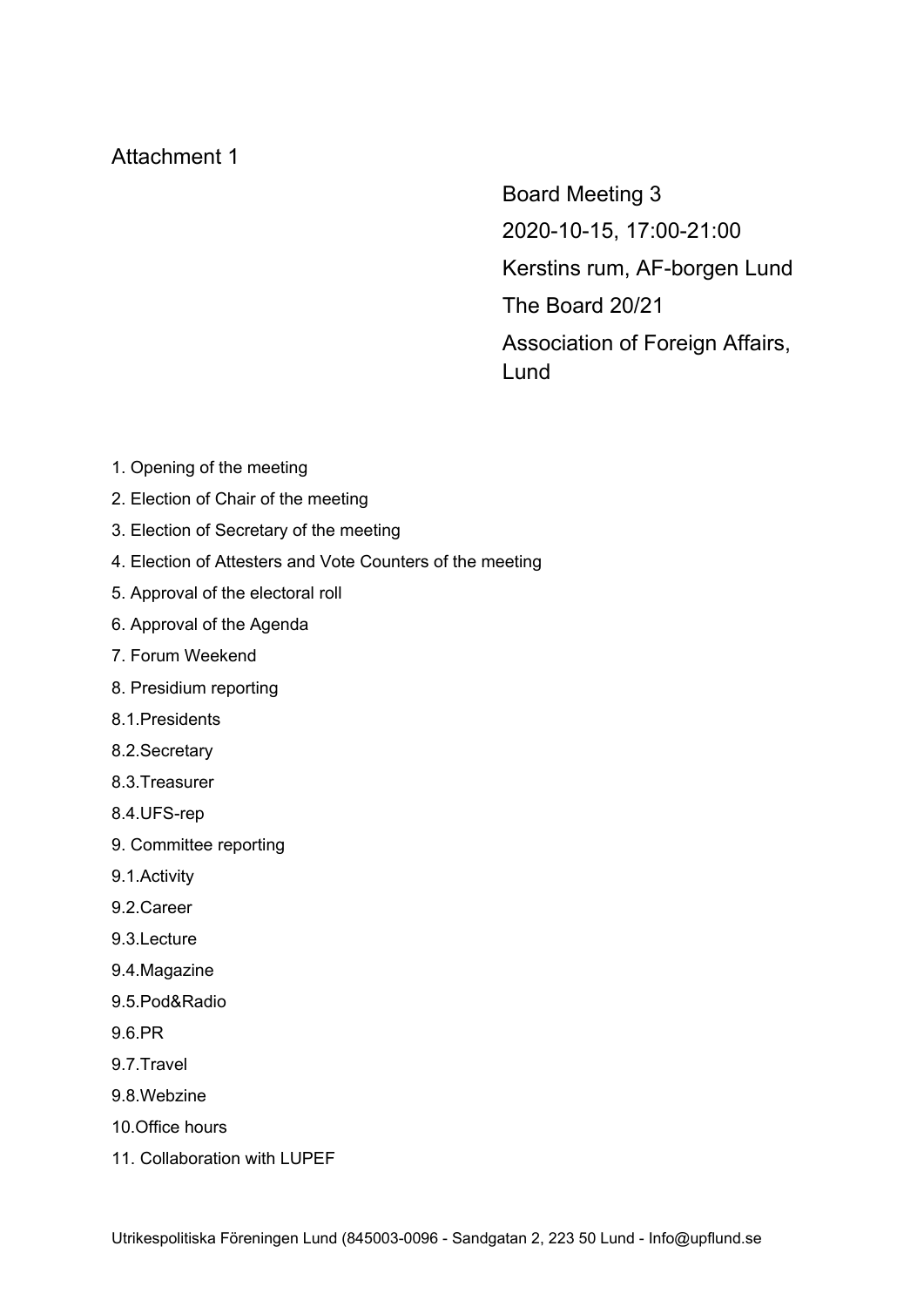12.Motion(s)

- 12.1.Updating the Economic Policy
- 12.1.1. Election of Financial attester
- 12.2.Updating the Environmental Policy
- 12.3. To adopt Discrimination and Equal Treatment Policy
- 12.4. To amend Sexual Harassment Policy
- 13.Other points
- 14.Confirmation of next board meeting
- 15.Meeting adjourned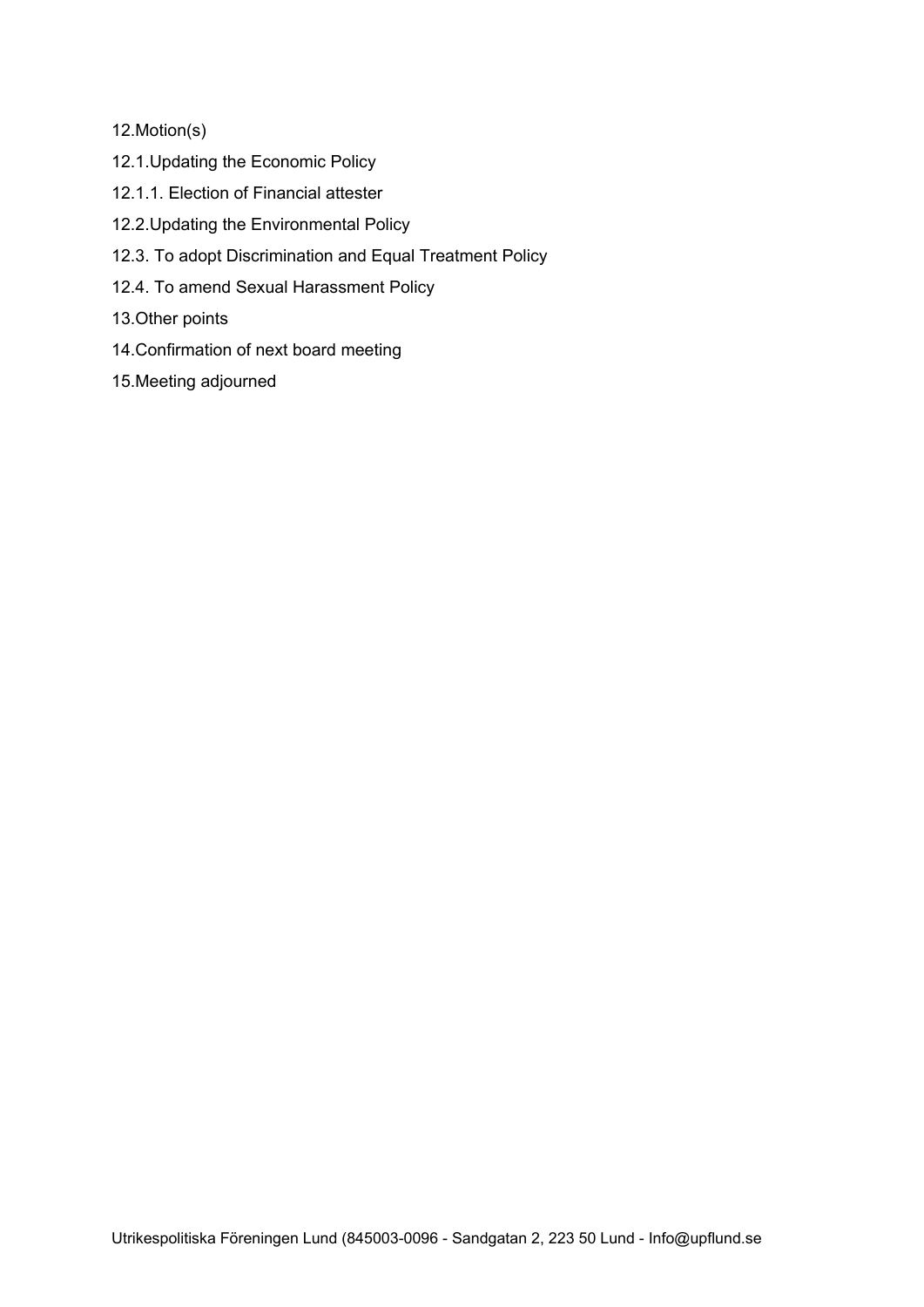# Attachment 2

Motion About Updating the Economic Policy

### **Background**

As an organization run by students, we can't expect our board members to have the financial resources to pay for the items needed for the association to function, or make them feel obligated to put out money for the association. This operational year is the first time in 4-5 years that the either one or both of the individual signatories have gotten a business card. With this motion, we want to update the Economic Policy to make it clear that getting business cards is an option that should preferably be done each operational year. Since transparency is something that we also work a lot with, we feel that it is good to have a financial attester elected within the board to overlook the receipts connected to the business cards.

Purpose

The purpose is to hopefully increase the transparency but also have a third party check so no corruption or misuse of the business cards occur. Furthermore, create a system so that getting business cards do happen every year.

Proposal

We propose that the board decides:

To amend the Economic policy by adding:

6. At the beginning of each operational year, at least one of the individual signatories should get a business card. The card(s) shall be used to help the board members in terms of paying on behalf of the association.

6.1 When there is one or more business card(s) in the association, the board should elect a financial attester outside of the presidium but within the board that will, once a month attest the receipts from the business cards in conjunction with the monthly bookkeeping.

6.2. The President and the Treasurer cannot attest their own receipt, but temporarily act as financial attester in case (1) the board has not yet elected a financial attester, (2) if attesting the receipts is urgent and the elected financial attester isn't available to attest within 2 working days.

Soha Kadhim, President 20/21

Lovisa Lundin Ziegler,Treasurer 20/21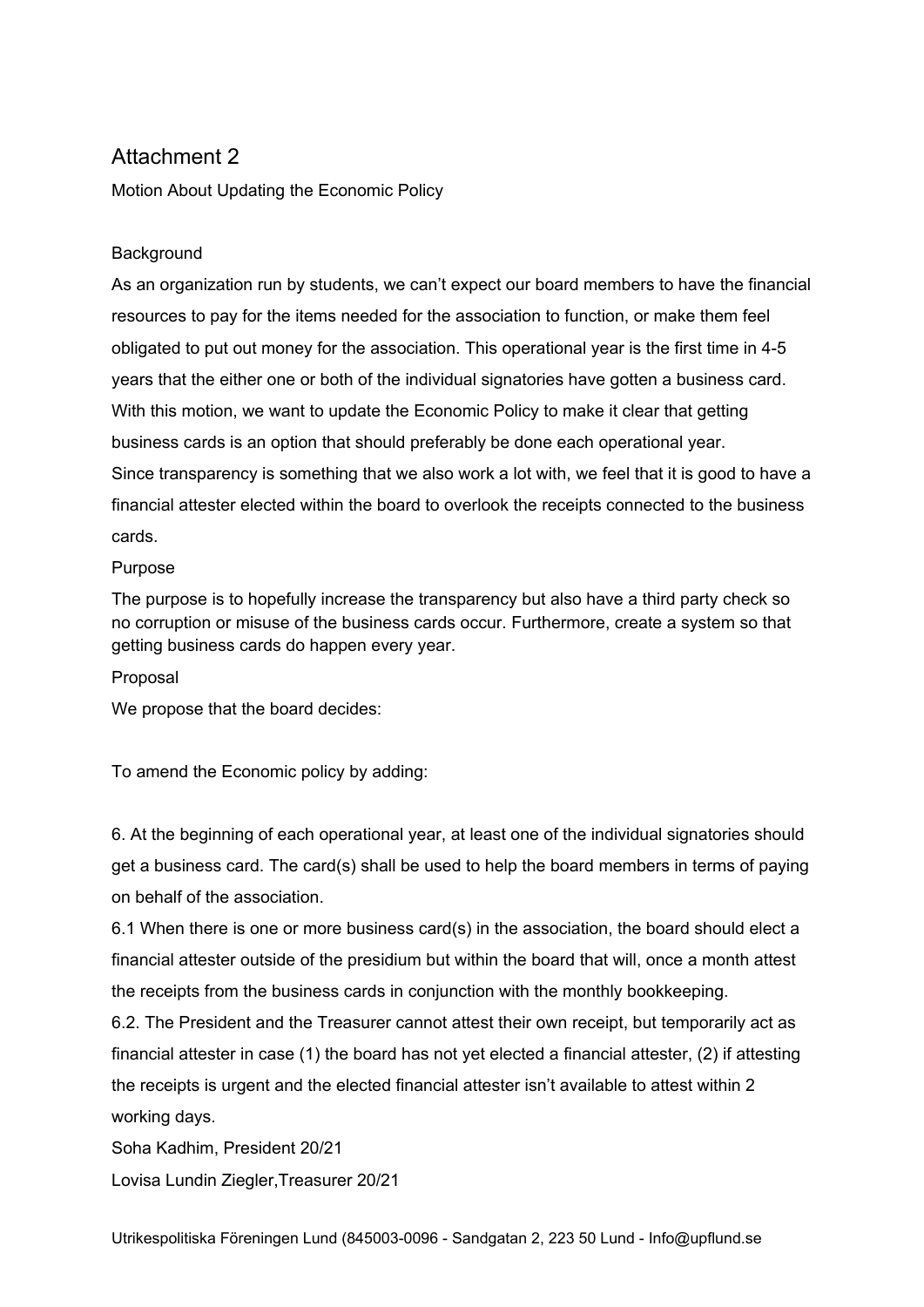# Attachment 3

Motion about change in the Environmental policy

#### **Background**

Today the policy explicitly states that the FIKA that is to be bought for the office each week needs to be organic. This demand limits the possibilities for our board to take in to regard other sustainability issues that might occur with our purchases. As it has turned out in recent years scientifical progress organic production is not necessarily the more sustainable option, in some cases, it might be the opposite. It is therefore important to improve our policy by making it less precise so that we can make more sustainable choices. A problem with the new wording of the policy might be that it leaves much room for personal interpretations and the unity of board decisions in this matter might be threatened.

When it comes to the career and lecture committees travel arrangements it now states that we should persuade the speaker to travel by train rather than aeroplane when possible. Here we suggest we add the option of an online event instead of necessarily having an in-person event. This may be a specific amendment but it will help with having the option of speakers who otherwise would have had to travel far.

A problem with this might be that our events will be seen as less appealing since it will be just another online event among many others.

The use of reusable cups instead of paper or plastic cups is something we believe is an up to date approach to our work. It is, however. Something we want to add to the policy to make it more official that this is the way we prefer it.

#### Purpose

This will hopefully help to ensure a broader view of the meaning of sustainability and environmental choices when purchasing FIKA for the office and inviting speakers to the career committee. It would open the door towards buying more locally sourced food instead of limiting the purchasing to only organic choices and to keep having online events even after the pandemic we are in now.

#### Proposal

I propose that the annual meeting/board amends the wording in the environmental policy under the heading: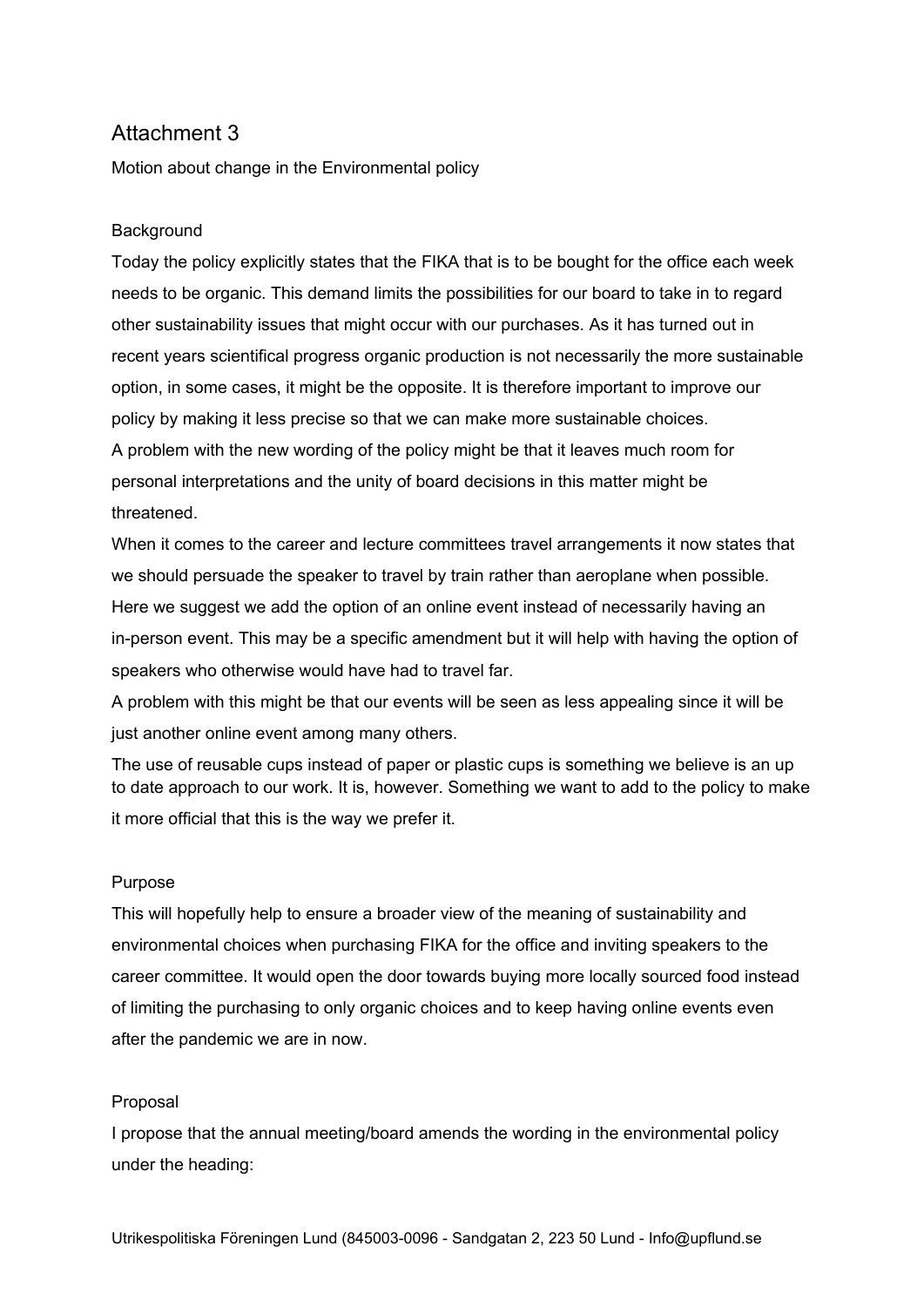"The office: In practice the current board chooses to achieve this by"

from

"We buy organic and sustainable FIKA e.g. coffee, tea, cookies and fruit."

to

"We aim for sustainability, e.g. environmental and social, when buying FIKA e.g. coffee, tea, cookies and fruit."

"Committee specific environmental statements: The Career Committee: In practice the current board chooses to achieve this by"

from

"Ensure that as many speakers and guests as possible are traveling to the committee by train."

to

"Ensure that as many speakers and guests as possible are travelling to the committee by train or are participating in a virtual meeting instead of making the journey."

and

from

"Request organic cookies and coffee as well as reusable mugs or paper mugs for the committee's meetings."

to

"Request FIKA that is sustainable to be bought, as well as reusable mugs to be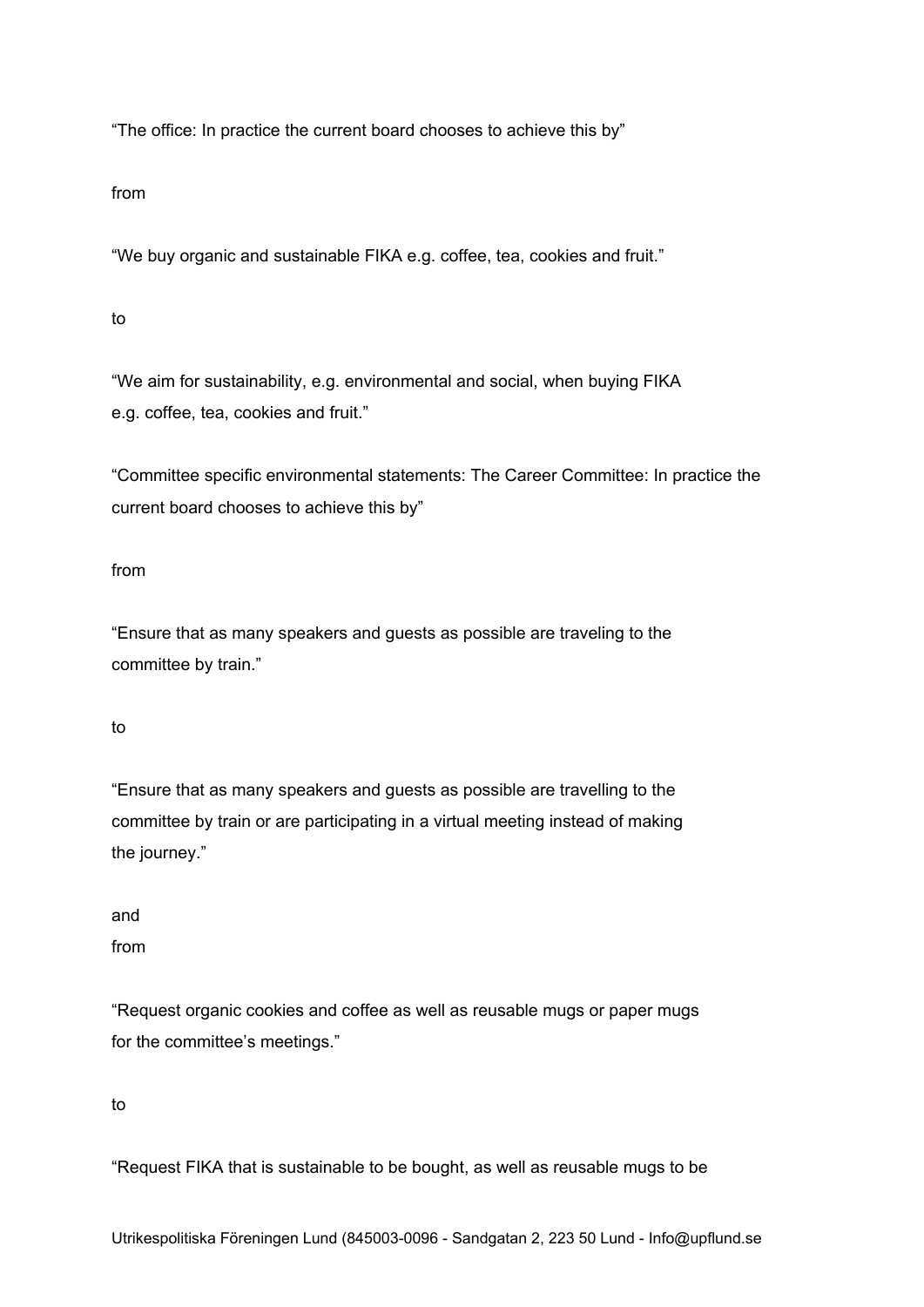accessible, for the committee meetings."

"Committee specific environmental statements: The Lecture Committee: Visions" from

"Lecture considers the general guidelines when it comes to commitments. To minimize waste from lectures and getting the lecturer to Lund in a sustainable way are two main focus areas. Furthermore less meat should be eaten during dinners with the lecturers."

#### to

"Lecture considers the general guidelines when it comes to commitments. To minimize waste from lectures, getting the lecturer to Lund in a sustainable way and holding online lectures are three main focus areas. Furthermore less meat should be eaten during dinners with the lecturers."

"Committee specific environmental statements: The Lecture Committee: In practice the current board chooses to achieve this by"

#### from

"Try to use less paper cups for coffee for the pre-mingle and do not use plastic mugs at all"

#### to

"Try to use the black reusable Lecture cups and if disposable cups are necessary paper cups is prefered."

Anna Mizser, Head of Career & Karin Mizser, Head of Lecture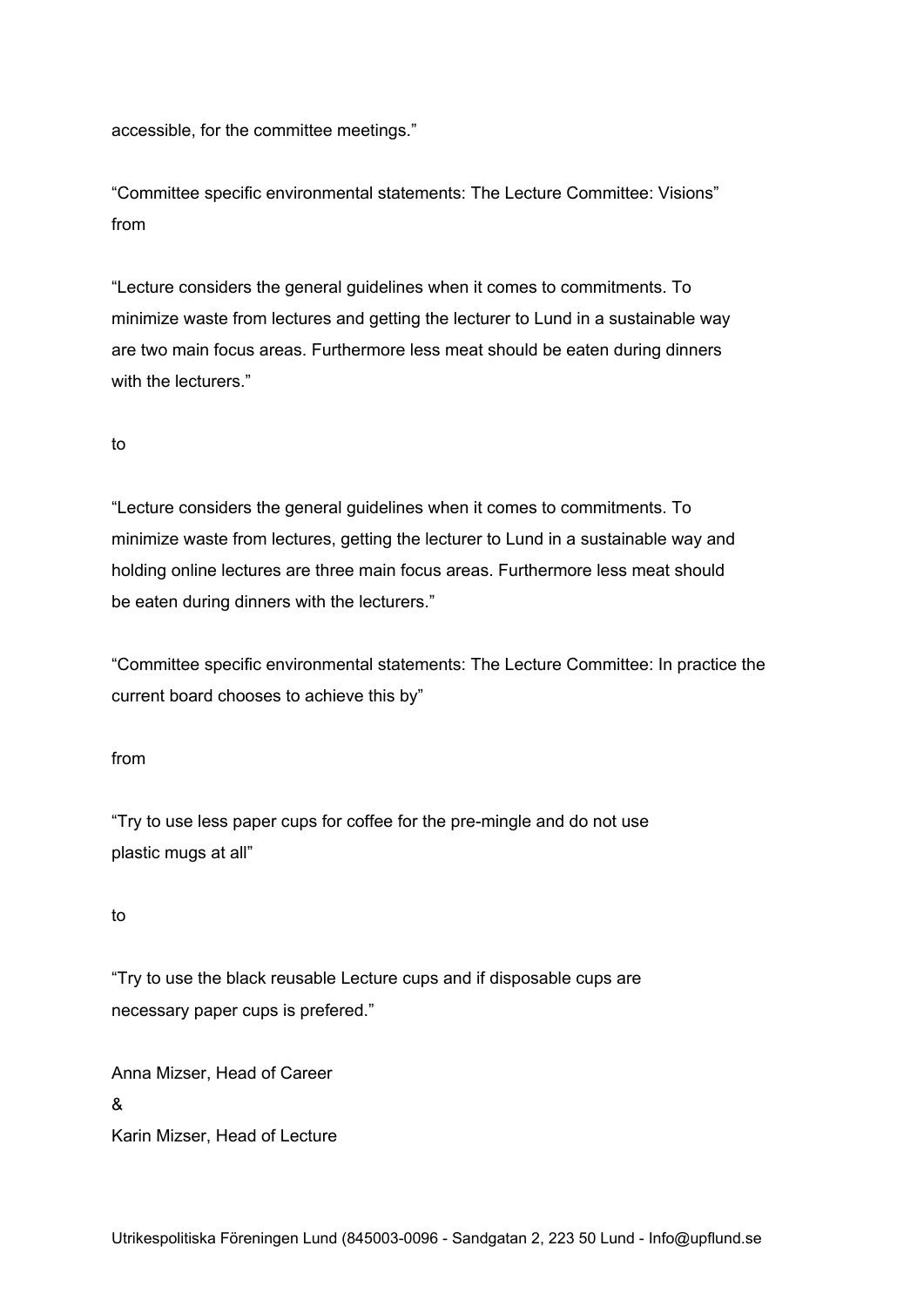# Attachment 4

Motion to adopt "Discrimination and Equal Treatment Policy"

#### **Background**

UPF is an association that highly values a safe, welcoming and inclusive environment for all its members. The association does not currently have a policy that promotes equal treatment and provides guidelines if discrimination would take place within the association or by its representatives. We therefore consider it important that we adopt a new policy that helps ensure a safe and inclusive environment for everyone and regulates these matters. Purpose

This policy will hopefully guide future UPF operations towards a more safe and inclusive environment for everyone. The goal is that all UPF members feel welcome and included, which this policy is an attempt to ensure. The policy also provides guidelines for the following process of a case of discrimination within the organization or by its representatives, which helps to ensure consistency for the investigation process and possible sanctions.

Proposal

We propose that the board decides:

That UPF adopts the "Discrimination and Equal Treatment Policy" and that it comes into force effective immediately.

Anna Miszer, Carl Cotton, Hedda Carlsson, Karin Mizser and Max Onkenhout Head of Career, Secretary, Vice President, Head of Lecture and Head of Radio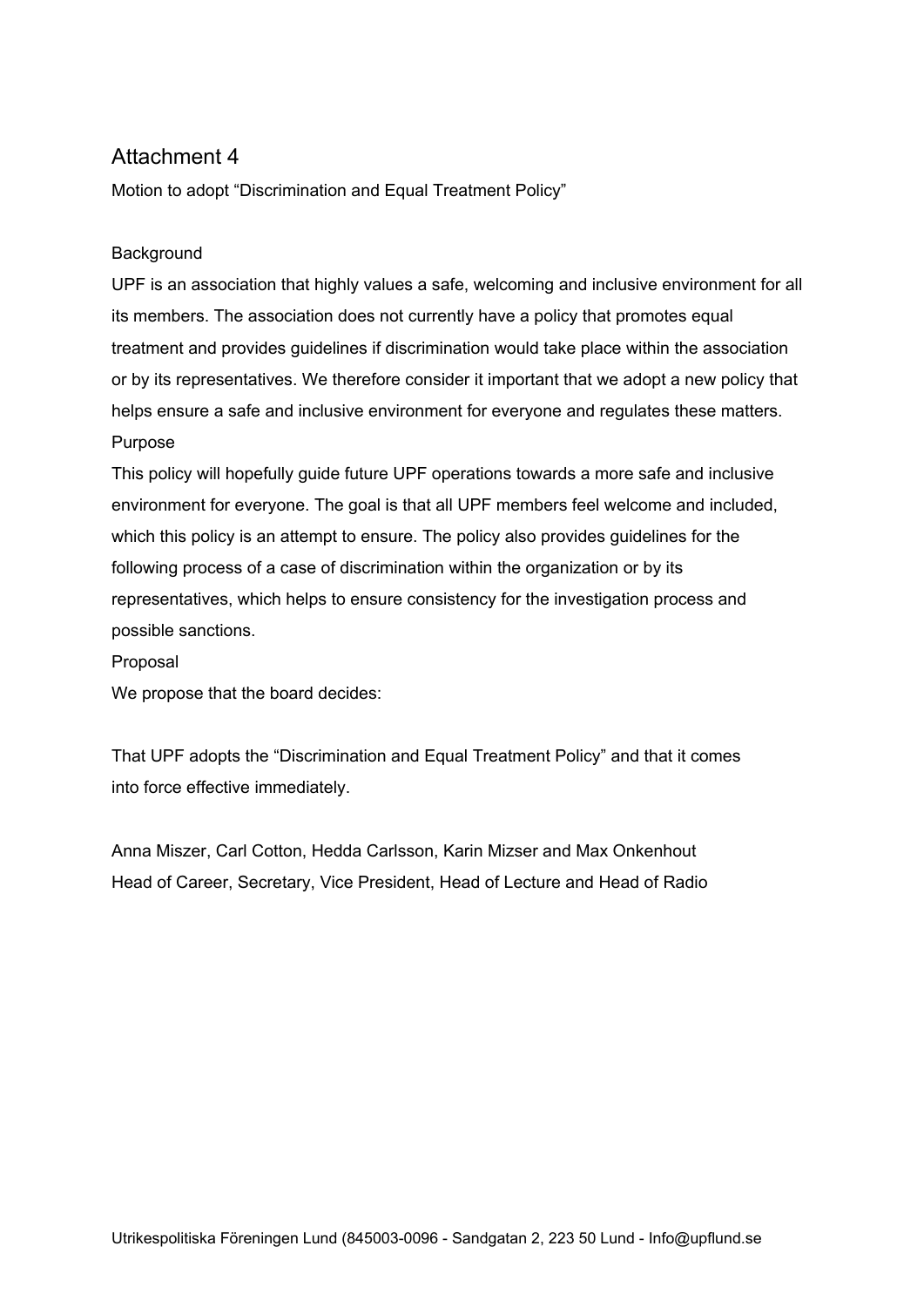# Attachment 4.1

Discrimination and Equal Treatment Policy

The Association of Foreign Affairs in Lund (UPF Lund) is committed to providing a safe and inclusive environment for all its members, on all levels. UPF has a firm belief in the sacred value and right each human holds, and will work actively to uphold this. UPF is willing to work proactively against discrimination to prevent it from taking place in the organisation as a whole. This, as well as to provide guidelines for how to address an incident after it has occurred. This policy defines procedures for UPF to take in situations relating to discrimination and the strive towards equal treatment.

#### Purpose 2

1. Visions 2

Equal Treatment Guidelines 3

2. Definitions 3

- 3. Pre-emptive steps 5
- 4. Steps to follow if you experienced or witnessed discrimination 6
- 5. Steps following allegations of discrimination 6
- 6. Potential sanctions following a discrimination incident 7
- 7. Rules of conduct regarding allegations of discrimination 9

#### Purpose

The Association of Foreign Affairs in Lund (UPF) does not tolerate acts of discrimination of any kind and strive toward an open and inclusive environment in the association. UPF recognizes the need and its responsibility to work proactively to hinder incidents from occurring at UPF activities and events as well as provide guidelines for how to address an incident after it has occurred, in order to create a safe and inclusive environment for all of its members. The purpose of this policy is to provide guidelines for UPF to use in situations relating to discrimination and reassurence of equal tretment, thereby helping the board navigate and act preemptively during and after any incidents.

1. Visions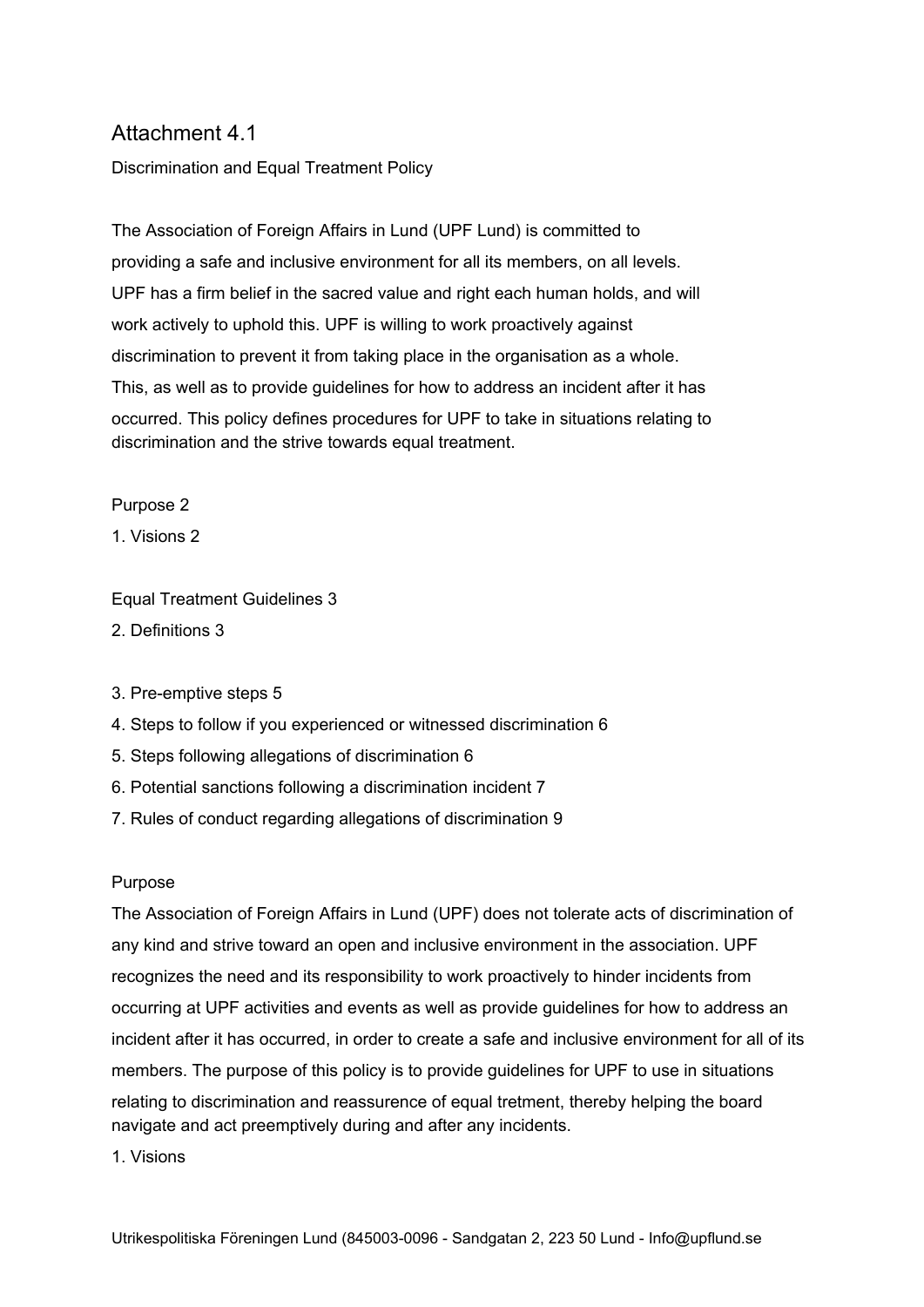The association strives to create a safe environment for everyone, and make sure that everyone feels welcome. To achieve this the association shall work actively to encourage diversity and representation in all parts of the association's operations.

1.1 Diversity and representation

1.1.1 Diversity should be actively strived for and considered an asset for the association.

1.1.2 Representatives of the association shall strive to create a safe environment for everyone, and make sure everyone feels welcome.

1.1.3 Representatives of the association shall encourage diversity within the association, among members and trustees.

1.1.4 Broad representation shall be considered important and kept in mind throughout the operations. This is to be done in a way that enriches the association's operations.

1.1.4.1 We strive to always have the importance of diversity and representation in mind for all parts of our operations.

1.1.4.2 Each committee shall keep in mind to present topics that represent a broad perspective of the world.

1.1.4.3 Each committee shall keep broad representation in mind within their operations.

Equal treatment guidelines

The equal treatment guidelines provide the association with concrete steps on how to fulfill the visions.

### 2. Definitions

2.1 Discrimination:

2.1.1 Discrimination will here be defined as any action by an individual or a group that is to put another individual or group in to a disadvantadge based on the grounds of discrimination listed below.

2.1.2 If an individual, or a group, attempts to justify an act of discrimination on the basis of their own belonging to a ground of discrimination, the act will not be protected by this policy.

2.2 Direct discrimination:

2.2.1 Direct discrimination entails that the individual is discriminated through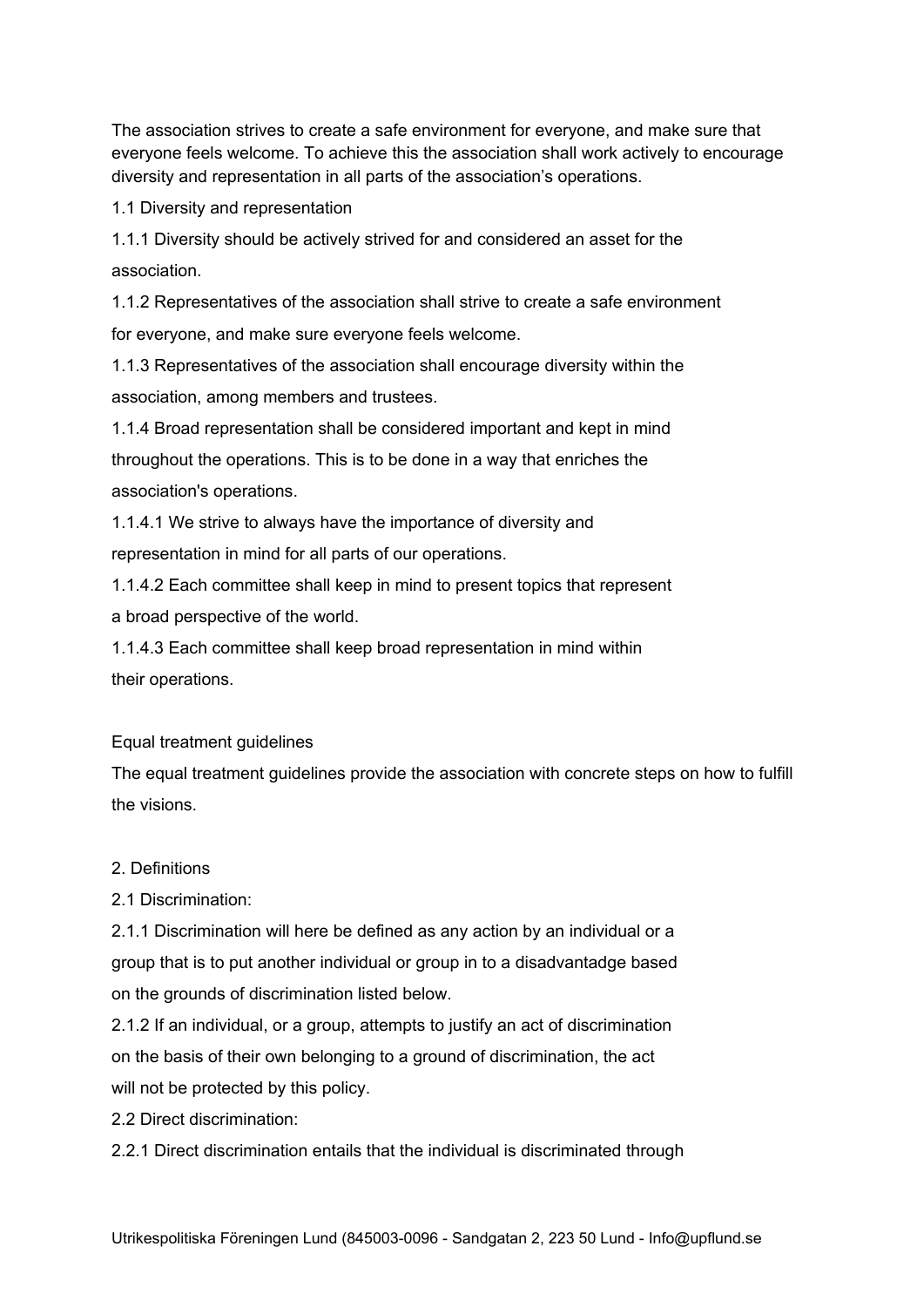active choices or actions made by another individual, by a group or by society. 2.3 Indirect discrimination:

2.3.1 Indirect discrimination entails that an individual is discriminated by a criteria, a regulation, an action, etcetera that at first glance seems to be neutral but later turns out to be discriminating or to favour discriminatorial behaviour. 2.4 Grounds of discrimination:

2.4.1 Gender, gender transgressing identities or expressions:

2.4.1.1 The individual's gender identification, whether it is man, woman, neither or somewhere in between.

2.4.1.2 The individual's visual attributes of belonging to one of the genders or several of them.

2.4.2 Sexual orientation:

2.4.2.1 People who identify with one or more of the LGBTQ+ groups.

2.4.3 Socioeconomic background:

2.4.3.1 The individual's economical and/or personal background from their childhood or earlier life experiences.

2.4.4 Ethnicity:

2.4.4.1 The individual's national or ethnical background, skin colour or similar circumstances.

2.4.5 Disability:

2.4.5.1 The individual has lasting physical, psychological and/or mental limitations of the individual's functional ability as a consequence of an injury or illness from birth, that has occurred thereafter, or that might be expected to occur.

2.4.6 Religious/spiritual conviction:

2.4.6.1 Belonging to a specific religious/spiritual group or the individual's personal beliefs.

2.4.7 Age:

2.4.7.1 The length of the individual's lifespan.

2.4.8 Political conviction:

2.4.8.1 The individual's political opinions and standpoints.

2.5 Culture of Silence:

2.5.1 Culture of silence is defined as a behavior of a group of people who do not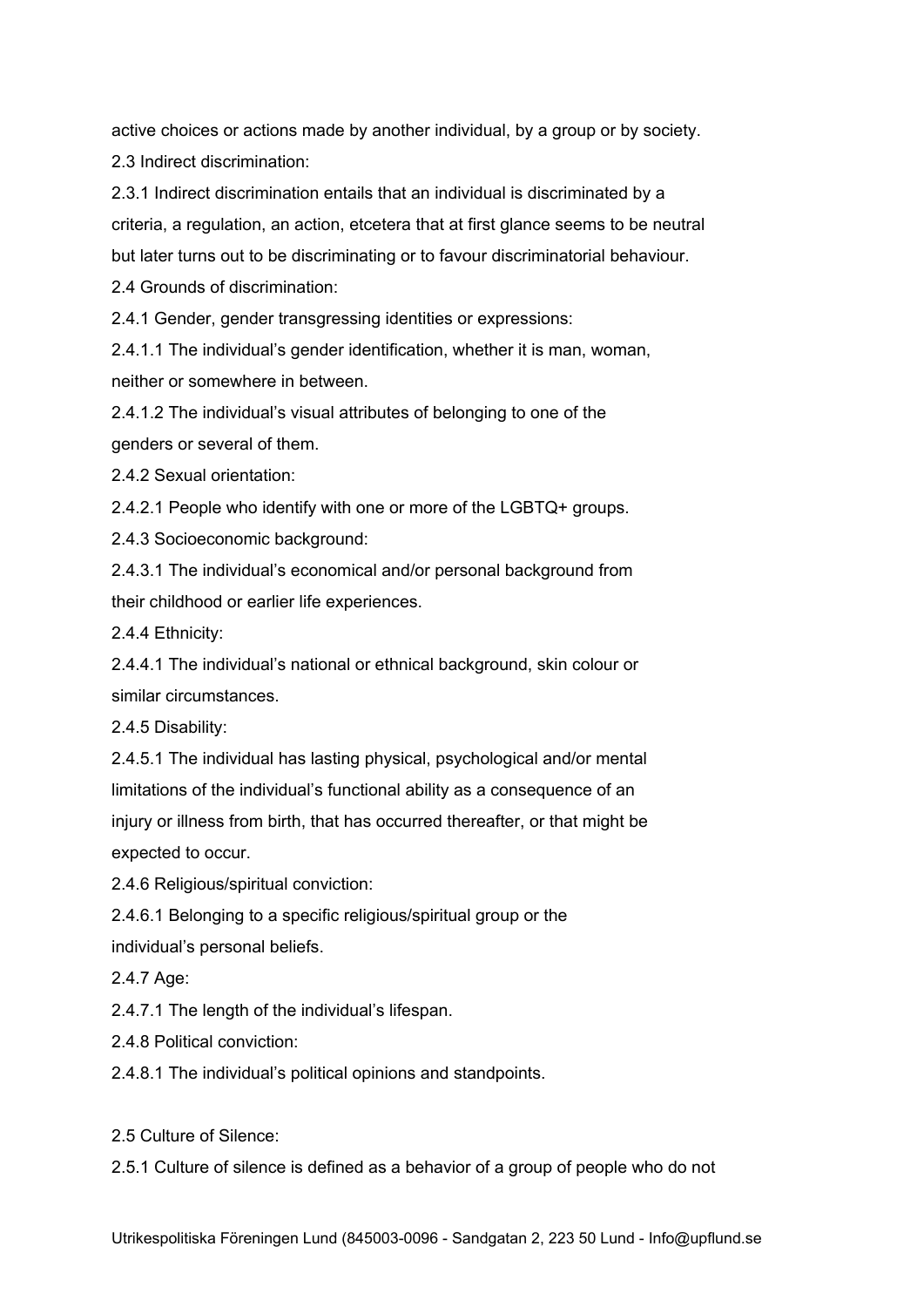mention, discuss or admit a certain problem or topic, through a spoken or unspoken consensus.

4

#### 3. Pre-emptive steps

3.1 At the beginning of each board year, two discrimination contact persons should be chosen. One person should be a board member and the other person should be an active member. Their contact information should be available on the association's website, and their roles and responsibilities should be communicated to the association's members.

3.1.1 The contact persons should be given an email address each, once they are elected. Through this email, members can report incidents, complaints and/or concerns related to the content of this policy. It is the responsibility of the contact persons to delete the content of their email inboxes at the end of the board year.

3.1.2 The contact persons should be available at the office once a month on a specific time.

3.1.3 The contact persons are responsible for providing information about this policy and for providing their contact information to members of the association.

3.1.4 The association should always aim to have at least one of the contact persons present and available at all major and social events where alcohol is available. This person should be contactable and not drunk.

3.2 The president and the vice president are responsible for informing the board of the content and practicalities of this policy at the beginning of every board year.

3.3 The board members who are also committee heads, must inform their active members about this policy at the beginning of every semester.

3.4 Information about this policy and contact persons should be stated, in written form, in connection to every UPF social event.

3.5 Counteracting a culture of silence.

3.5.1 The association shall actively work to counteract all tendencies of culture of silence-behavior.

3.5.2 Representatives of the association have a particular responsibility of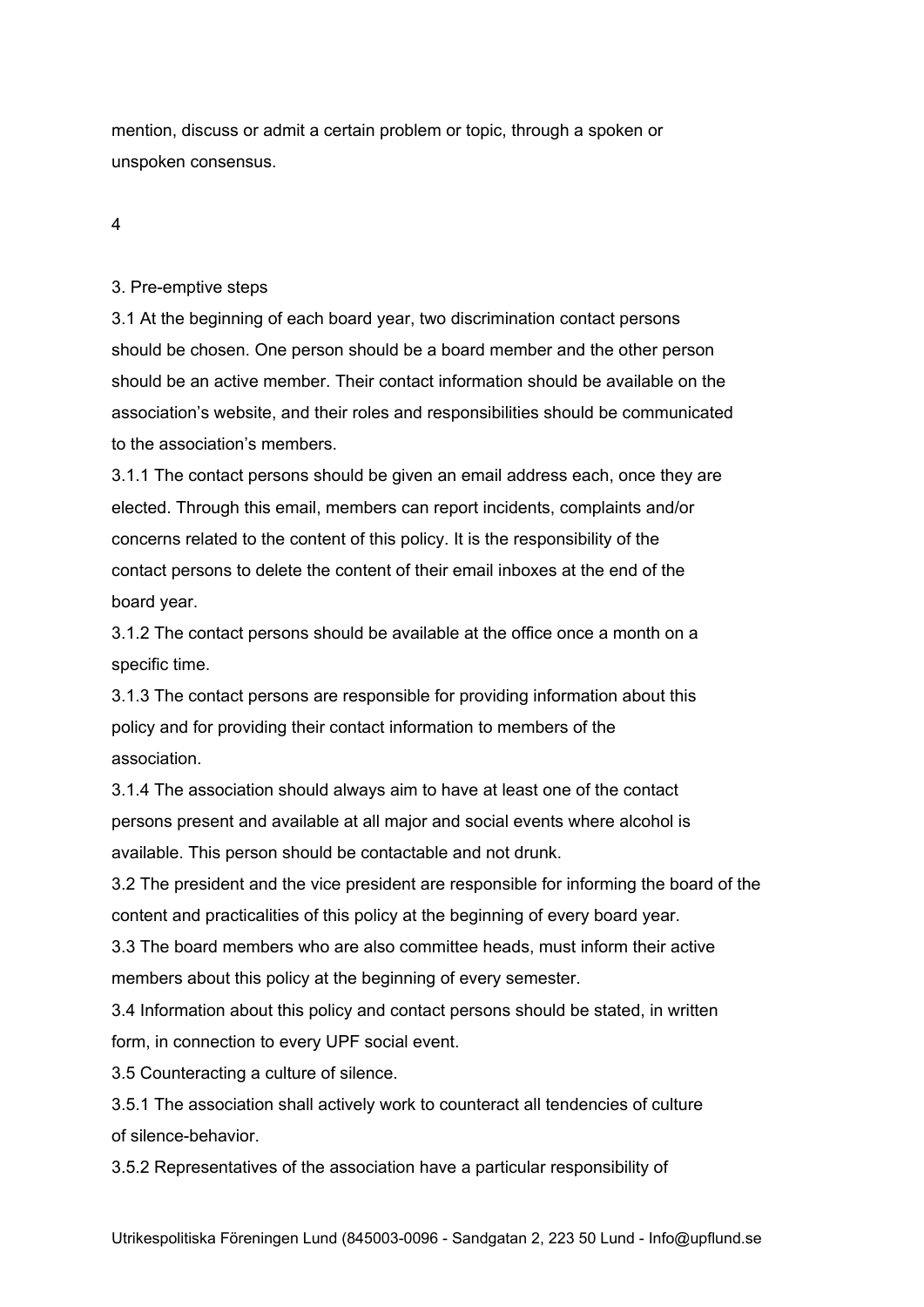actively preventing a culture of silence.

3.5.2.1 Representatives shall strive to speak up in a discriminatory situation, even if they are not the subject of discrimination.

3.5.2.2 Representatives shall actively encourage all members to do the same.

4. Steps to follow if you experienced or witnessed discrimination within the association or by representatives of the association

4.1 Reach out to the discrimination contact person(s).

4.2 If not comfortable with contacting the discrimnation contact person(s):

4.2.1 Contact a board member.

4.2.2 Contact AF at programchef@af.lu.se.

4.3 If the individual does not feel heard, that their claim is not taken seriously, or that the measures taken within the association are not enough, contact AF at programchef@af.lu.se.

5. Following allegations of discrimination, at least the following steps must be taken

5.1 The contact person(s) should offer a meeting with the person bringing the allegation.

5.1.1 At this meeting, the contact person(s), will meet the person who has come forward, potentially together with a support person of the individual's choice. The composition of people attending can be adjusted to what the person bringing the allegation feels comfortable with.

5.1.2 If the individual bringing the allegation does not want to meet, the contact person(s) together with the crisis group is to proceed in accordance with this policy based on the information provided by the person who brings the allegation.

5.2 The contact person(s) should contact the crisis group, if deemed necessary.

5.3 Preferably meet with, or at the very least communicate with the person(s) who has been accused of discrimination.

5.3.1 At the meeting the crisis group and preferably the contact person(s), will meet the accused individual(s), potentially with a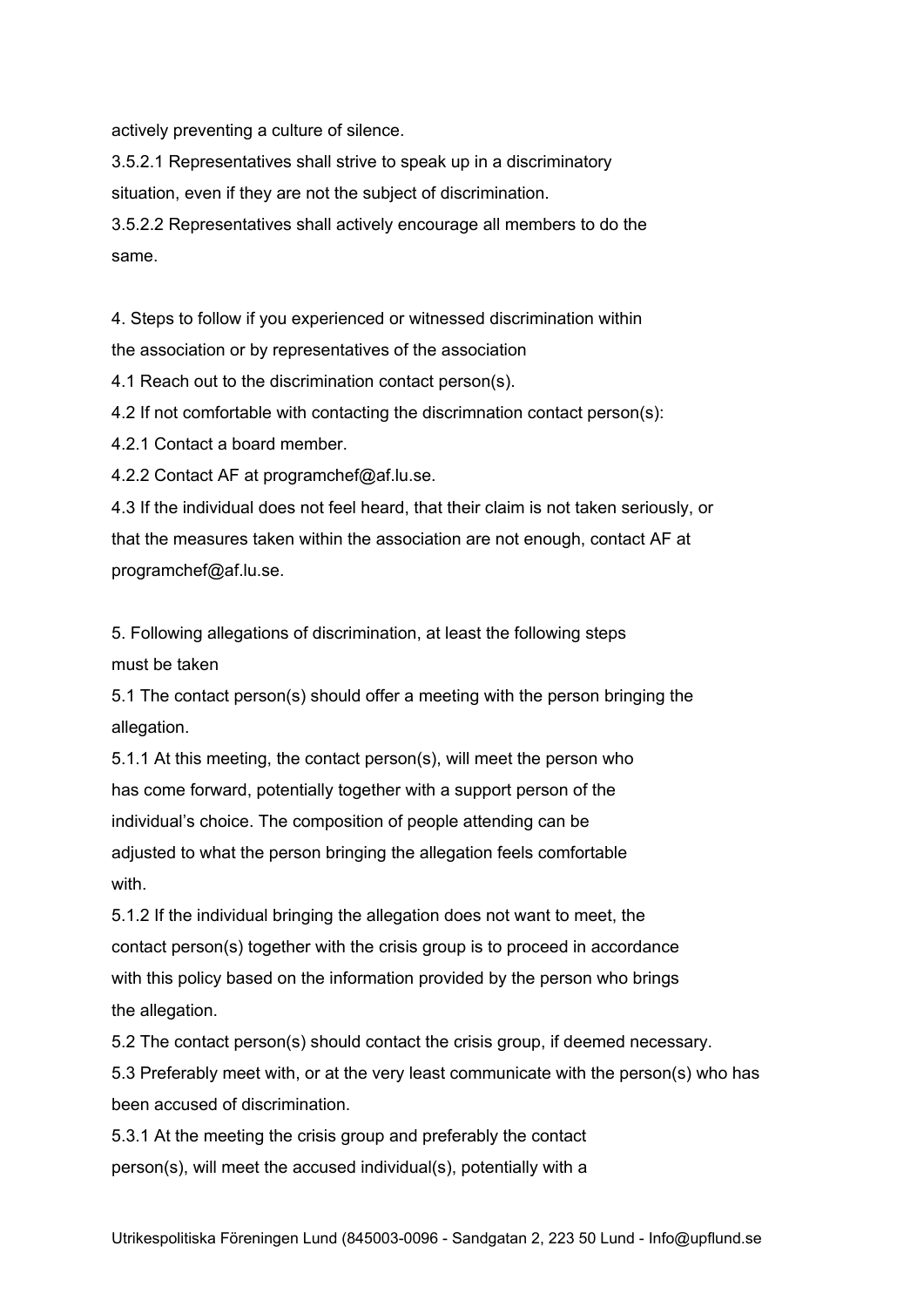support person of the individuals choice. The composition of people attending can be adjusted to what the person(s) accused feels comfortable with.

5.3.2 If the individual accused of the discrimination does not want to communicate and/or meet, the crisis group is to proceed in accordance with this policy based on the information provided by the person who brings the allegation.

5.4 Following these meetings and/or communication, the crisis group together with the contact person(s), should try to establish what has happened, and based on this decide which of the sanctions outlined below should be taken.

5.5 The association, and especially the contact person(s), must take action after every reported case of discrimination, and/or reported concern that a case of discrimination has occurred during, or in connection to, the association's operations or activities, or by representative(s) of the association.

6. Potential sanctions following a discrimination

incident

6.1 The crisis group has the authority to take the following measures on behalf of the board until the next board meeting. All decisions taken can be overruled by the board at the next meeting.

6.1.1 Removal from a position of responsibility within a committee.

6.1.2 Removal from participation in a committee, a particular subgroup of a committee, or removal from all committee work.

6.1.3 Prohibition from participating in UPF social events, even if the person is not a member of UPF.

6.1.4 Prohibition from participating in UPF lectures and public events, even if the person is not a member of UPF.

6.1.5 The crisis group can decide for how long the above mentioned sanctions should be upheld.

6.1.6 If the allegation of discrimination is deemed mild and does not require removal or prohibition of participation, the crisis group can decide upon the following sanctions:

6.1.6.1 Making sure the person accused understands what in their behavior was considered discriminatory and apologizes.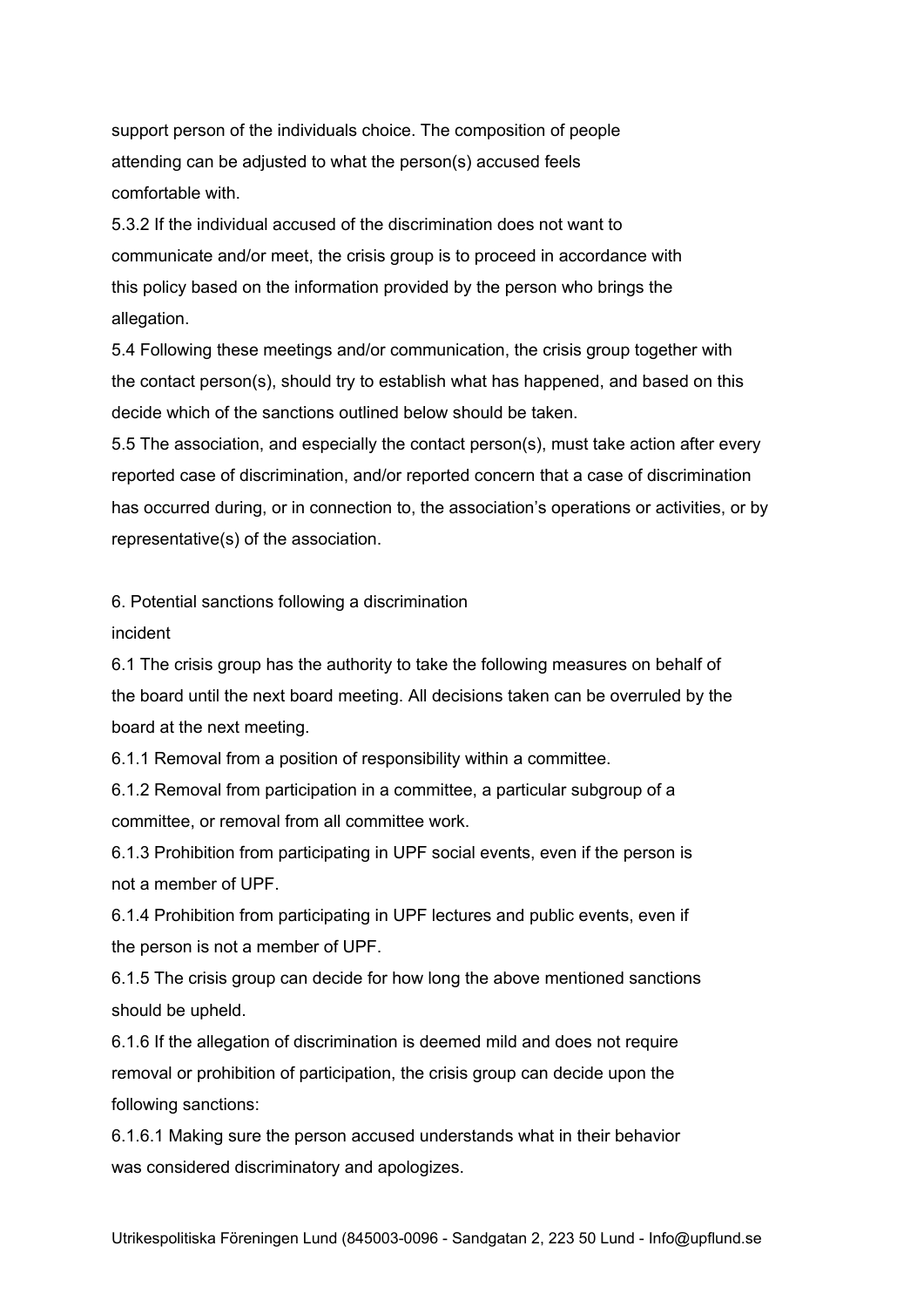6.1.6.2 Following this sanction, the crisis group does not have to initiate a discussion of further sanctions at the next board meeting, but a report of the situation still has to take place.

6.2 The crisis group should, if considered necessary, initiate a discussion at the next board meeting about potential sanctions. If the matter concerns a board member, a discussion on whether or not an extra annual meeting should be called to decide which sanctions should befall the board member in question. 6.2.1 According to 2.13 § of the association's bylaws, a member can only be excluded through a board decision or a decision at a higher instance. 6.2.2 The board, the president, a third of the association's members or the auditor may call for an extra annual meeting to exclude a board member. 6.2.3 Exclusion from the association should be considered a last route solution and only be considered in the case of a severe incident or repeated offences. If exclusion is not considered appropriate, the board can decide on the following sanctions:

6.2.3.1 Give a warning to the accused person(s) and point out that if this would be repeated or similar incidents would occur again more severe sanctions will be taken, with the possibility of exclusion.

6.2.3.2 Being prohibited to be active in one or several committees and events.

6.2.3.3 A temporary suspension of the amount of time the board sees fit.

7. Rules of conduct regarding allegations of

#### discrimination

7.1 The identity of the individual(s) involved in the allegated discrimination, along with any specific details concerning the situation, should not be shared with individuals outside of the relevant parties, unless this is unavoidable or unless the indivudal(s) involved in the allegated discrimination has explicitly given their consent.

7.1.1 If the board decides to have a discussion and/or a vote concerning potential sanctions towards a member from the association, the details of the discrimination may be shared with the board, but only to the extent necessary to have an adequate discussion.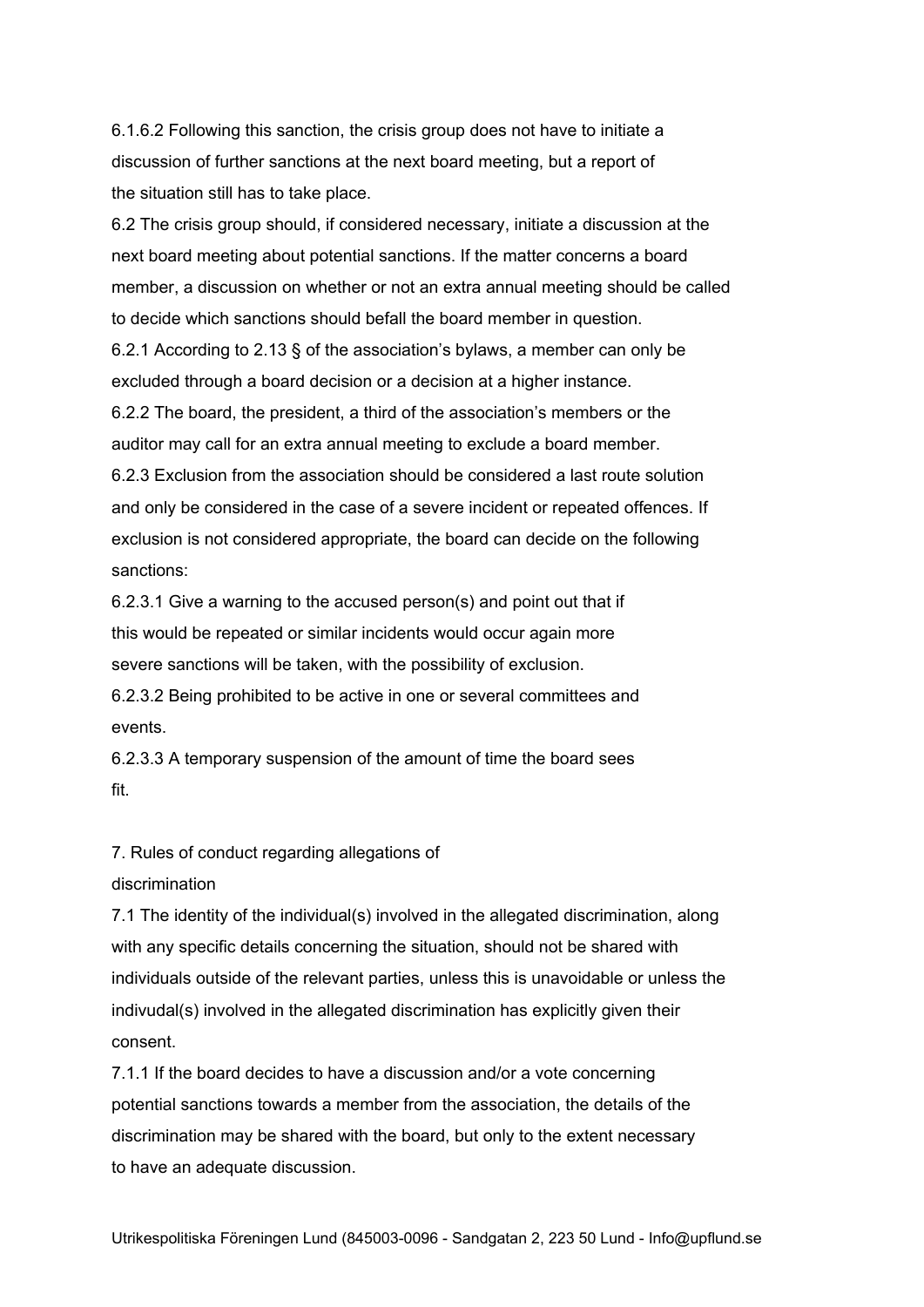7.1.2 When publishing the board meeting protocol the names of the persons involved is to be redacted from the document.

7.2 If one or more of the contact persons or the crisis group members are directly affected, or have especially close ties to the directly affected person(s), they should reserve themselves from partaking in the investigation. If a member of the crisis group or a contact person does not reserve themselves, contrary to the opinion of the crisis group, the remainder of the crisis group may remove the individual(s) from the process. If this concerns a crisis group member, a substitute individual should be chosen by the remainder of the crisis group on an ad hoc basis.

7.3 The crisis group must outline their actions, and the reasons for those actions, at the next board meeting.

7.3.1 If the crisis group decides not to take action, this must also be reported to the board.

7.3.2 Note that the identity of the persons involved should not be shared with the board, as outlined above, unless that person has explicitly given the individual consent to do so, or if it is deemed unavoidable.

7.4 The contact person(s) or the crisis group should direct the concerned individuals to, and recommend, the use of Studenthälsan or other equivalents following an incident.

7.5 The contact person(s) or the crisis group should, when considered appropriate, direct the concerned individuals to, and recommend them to reach out to the police in the case of severe discrimination.

7.6 Assumption of innocence.

7.6.1 When an allegation of discrimination is brought forward, the parties carrying out the investigation are to assume the allegated individual(s) innocence until a thorough investigastion has taken place.

7.6.2 The situation needs to be investigated to the best of the association's ability before exclusion of a member.

7.6.3 All involved parties should be presented with the opportunity to be heard and tell their side of the story in the investigation.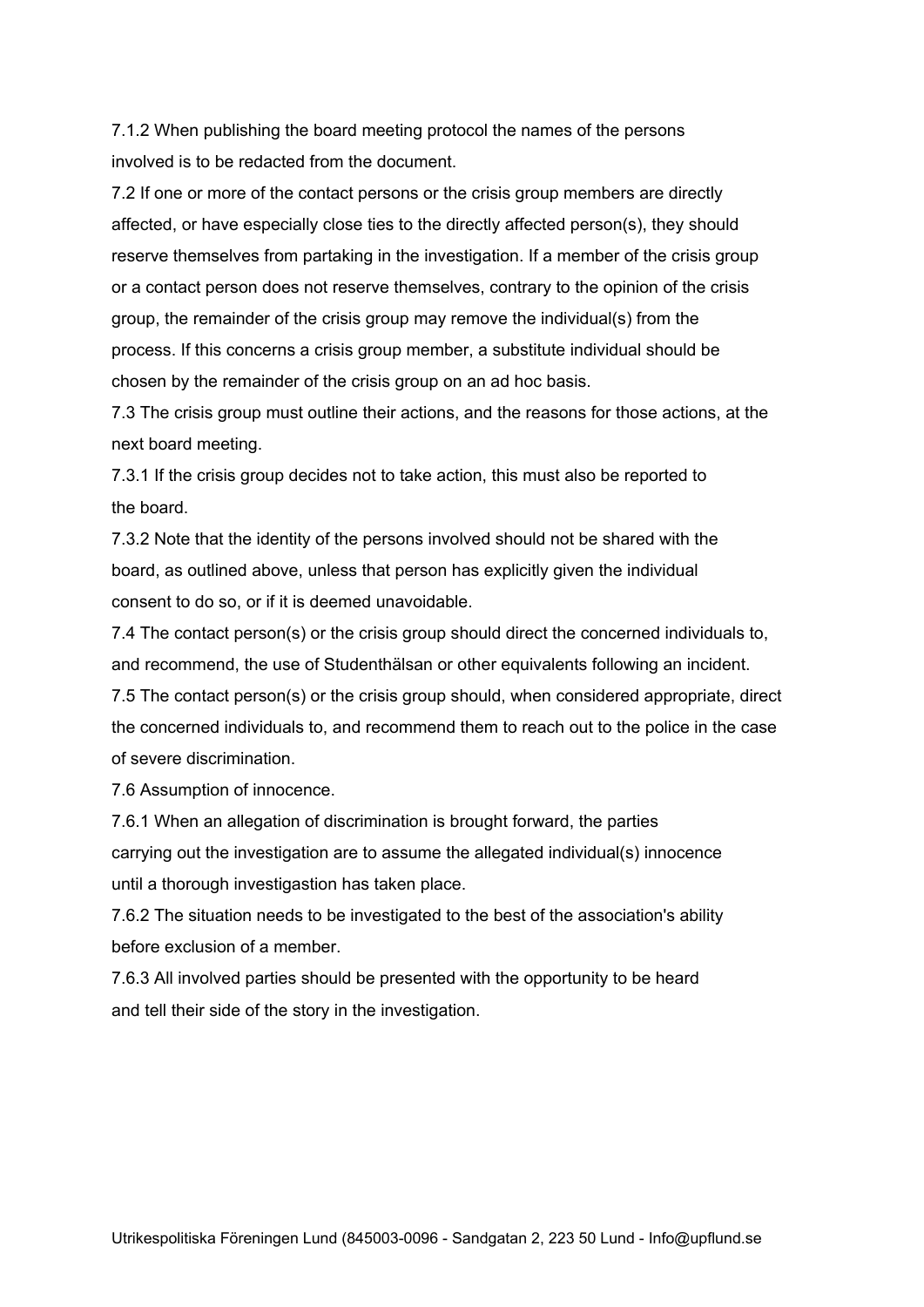# Attachment 5

Motion to amend "Sexual Harassment Policy"

### **Background**

UPF has a Sexual Harassment Policy, with the purpose of preventing sexual harassment from occurring within the association. In the writing process of the Discrimination and Equal Treatment Policy, the group used the Sexual Harassment Policy for guidelines, and detected areas of improvement in the policy.

#### Purpose

The updated policy is thought to be more accurate for how these matters should be handled within UPF. Also hoping that the Discrimination and Equal Treatment Plan comes into force, we consider it important that these two policies are consistent with each other and uses the same action plans.

#### Proposal

We propose that the board decides:

To amend the "Sexual Harassment Policy" and that the updated policy comes into force effective immediately.

Anna Miszer, Carl Cotton, Hedda Carlsson, Karin Mizser and Max Onkenhout Head of Career, Secretary, Vice President, Head of Lecture and Head of Radio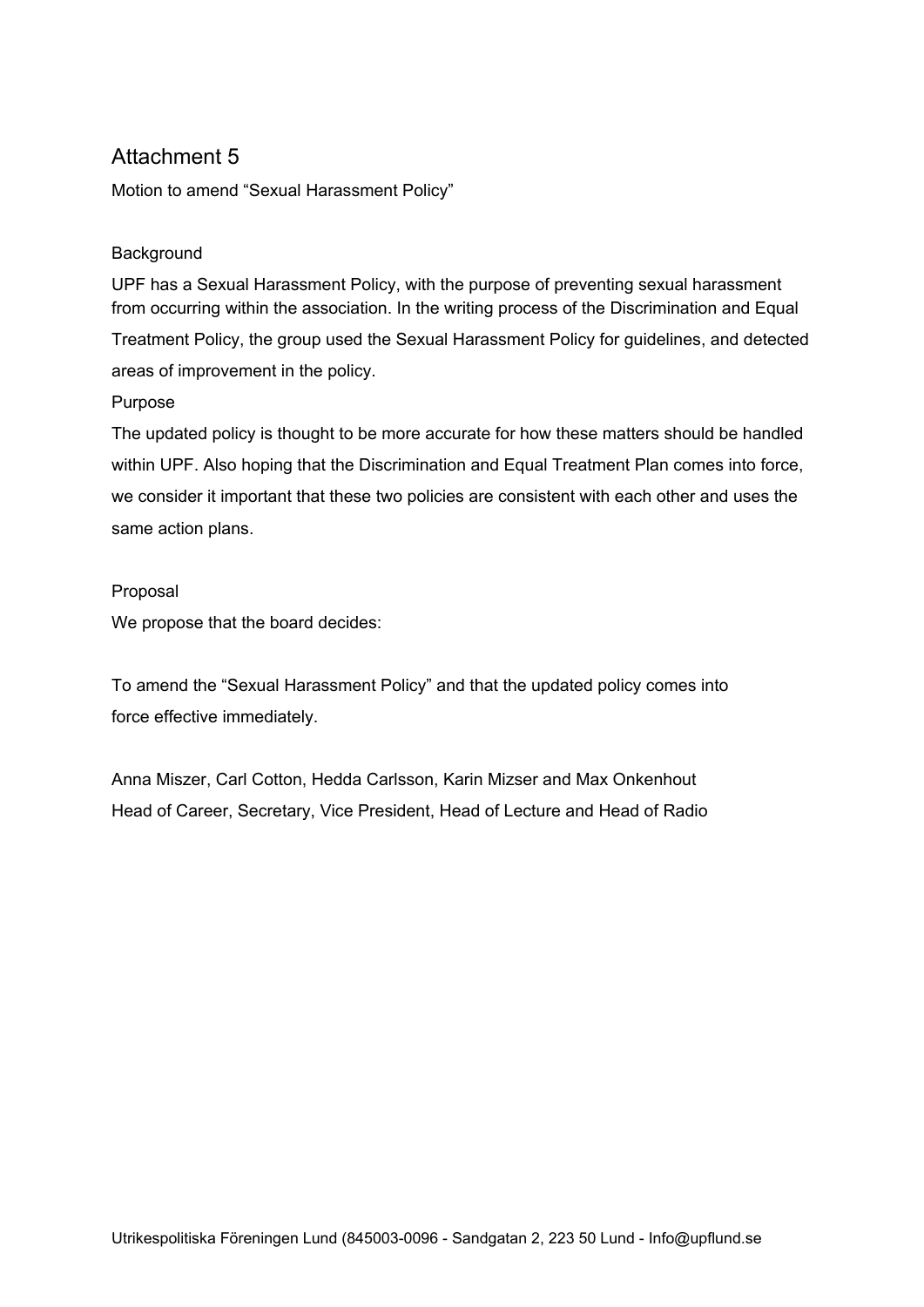# Attachment 5.1

Sexual Harassment Policy

The Association of Foreign Affairs in Lund (UPF) is committed to providing a safe and trusting environment for all its members, free from sexual harassment. UPF operates a zero-tolerance policy for any form of sexual harassment and recognizes the need to work proactively to prevent sexual harassment as well as provide guidelines for how to address an incident after it has happened. This policy defines procedures for UPF to take in situations relating to sexual harassment.

#### Purpose

The Association of Foreign Affairs in Lund (UPF) does not tolerate acts of sexual harassment of any kind. UPF recognizes the need and its responsibility to work proactively to prevent sexual harassment incidents from occurring at UPF events or by representatives of the association, as well as provide guidelines for how to address an incident after it has happened, in order to create a safe and trusting environment for all of its members. The purpose of this sexual harassment policy is to provide guidelines and define procedures for UPF to take in situations relating to sexual harassment, thereby helping the board navigate and act preemptively during and after any incidents.

### **Guidelines**

1. Definition of sexual harassment

1.1 Unwelcome actions including but not limited to the following are considered inappropriate and may, depending on the circumstances, in and of themselves meet the definition of sexual harassment.

1.1.1 Pressuring someone to participate in sexual acts to which they do not

consent, or to which they cannot consent;

- 1.1.2 Unwelcome physical contact;
- 1.1.3 Touching or grabbing of a sexual nature;
- 1.1.4 Repeatedly standing too close to or brushing up against a person;
- 1.1.5 Unwelcome comments of a sexual nature;

1.1.6 Sexual pranks, or repeated sexual teasing, jokes, or innuendo, in person or via other medium;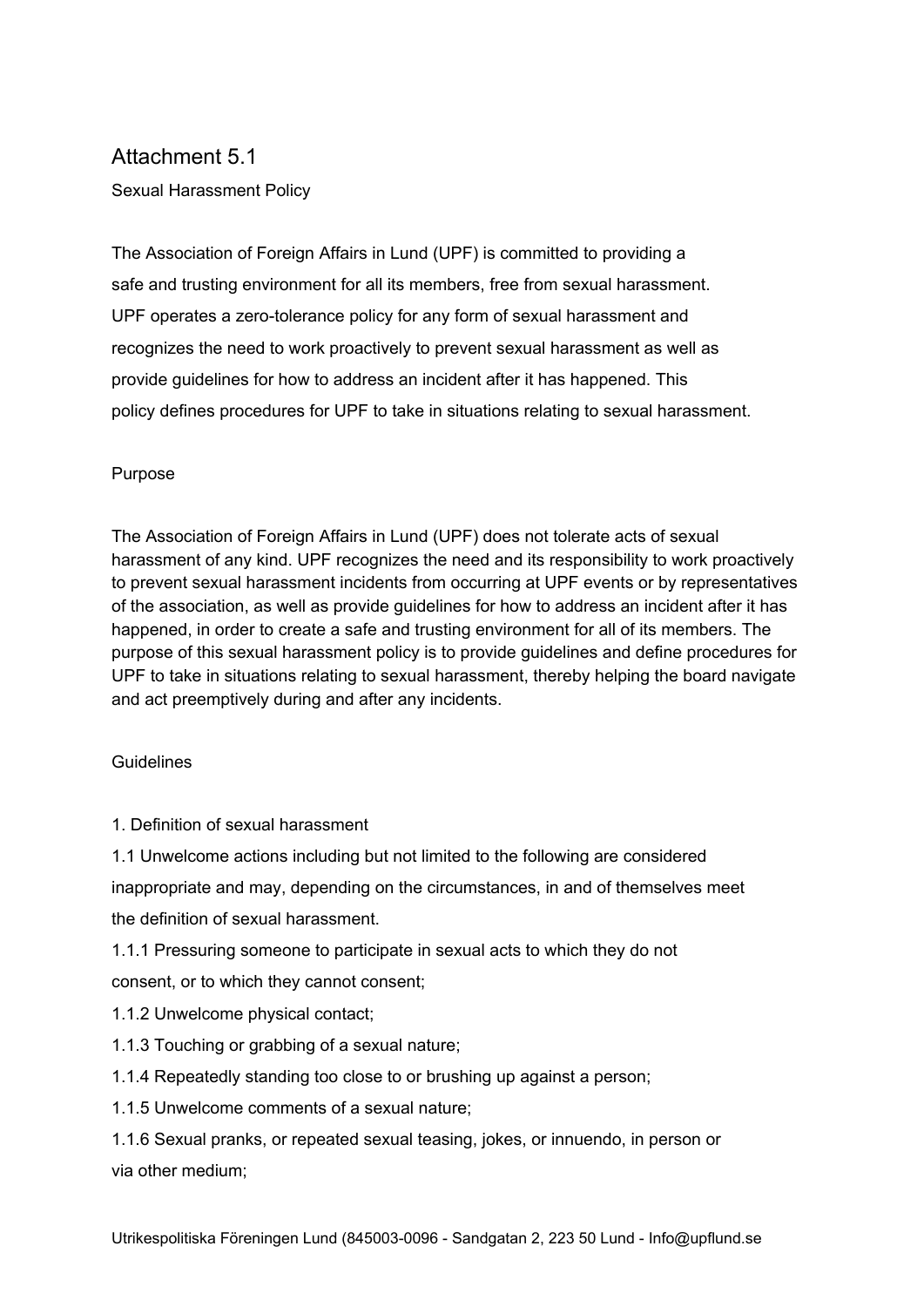1.1.7 Spreading rumours or commenting on a person's sex life, sexuality, or appearance;

1.1.8 Repeatedly asking a person to socialize when the person has said no or has indicated disinterest;

1.1.9 Giving gifts or leaving objects that are sexually suggestive;

1.1.10 Repeatedly making sexually suggestive gestures;

1.1.11 Staring or leering;

1.1.12 Making or posting sexually demeaning or offensive pictures or other materials;

1.1.13 Displaying pornographic or sexually explicit material.

#### 2. Pre-emptive steps

2.1 At the beginning of each board year, two sexual harassment contact persons (preferably one man and one woman) should be chosen. One person should be a board member and the other person should be an active member. Their contact information should be available on the association's website, and their roles and responsibilities should be communicated to the association's members.

2.1.1 The contact persons should be given an email address each, once they are elected. Through this email, members can report incidents, complaints and/or concerns related to the content of this policy. It is the responsibility of the contact persons to delete the content of their email inboxes at the end of the board year.

2.1.2 The contact persons should be available at the office once a month on a specific time.

2.1.3 The contact persons are responsible for providing information about this policy and for providing their contact information to members of the association.

2.1.4 The association should always aim to have at least one of the contact persons present and available at all major and social events where alcohol is available. This person should be contactable and not drunk.

2.2 The president and the vice president are responsible for informing the board of the content and practicalities of this policy at the beginning of every board year.

2.3 The board members who are also committee heads, must inform their active members about this policy at the beginning of every semester.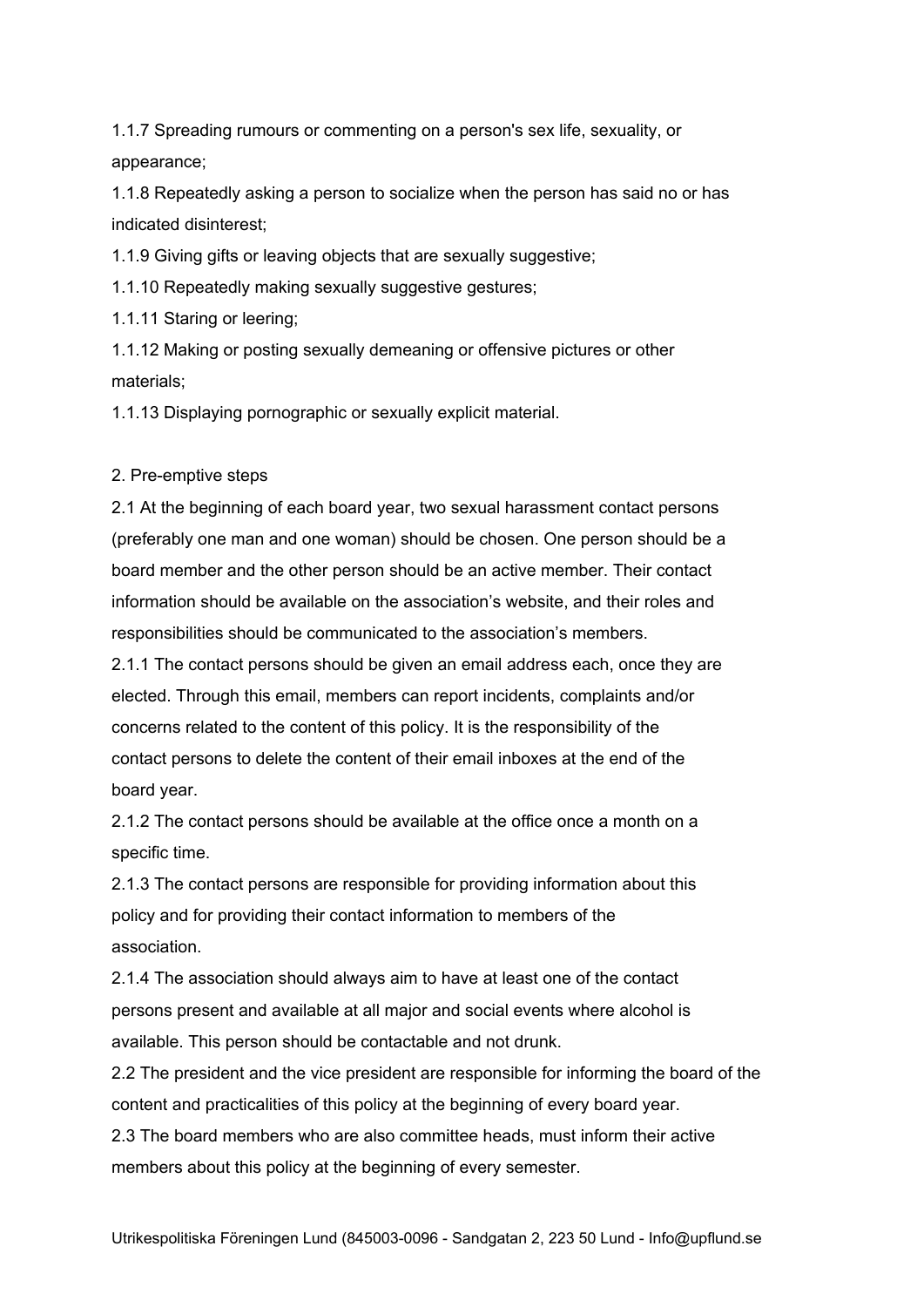2.4 Information about this policy and contact persons should be stated, in written form, in connection to every UPF social event.

2.5 Counteracting a culture of silence.

2.5.1 The association shall actively work to counteract all tendencies of culture of silence-behavior.

2.5.2 Representatives of the association have a particular responsibility of actively preventing a culture of silence.

2.5.2.1 Representatives shall strive to speak up in a situation of sexual harassment, even if they are not the subject of the harassment.

2.5.2.2 Representatives shall actively encourage all members to do the same.

3. Steps to follow if you experienced or witnessed sexual harassment

within the association or by representatives of the association

3.1 Reach out to the sexual harassment contact person(s).

3.2 If not comfortable with contacting the sexual harassment contact person(s):

3.2.1 Contact a board member.

3.2.2 Contact AF at programchef@af.lu.se.

3.3 If the individual does not feel heard, that their claim is not taken seriously, or that the measures taken within the association are not enough, contact AF at programchef@af.lu.se.

4. Following allegations of sexual harassment, at least the following steps must be taken

4.1 The contact person(s) should offer a meeting with the person bringing the allegation.

4.1.1 At this meeting, the contact person(s), will meet the person who has come forward, potentially together with a support person of the individual's choice. The composition of people attending can be adjusted to what the person bringing the allegation feels comfortable with.

4.1.2 If the individual bringing the allegation does not want to meet, the contact person(s) together with the crisis group is to proceed in accordance with this policy based on the information provided by the person who brings the allegation.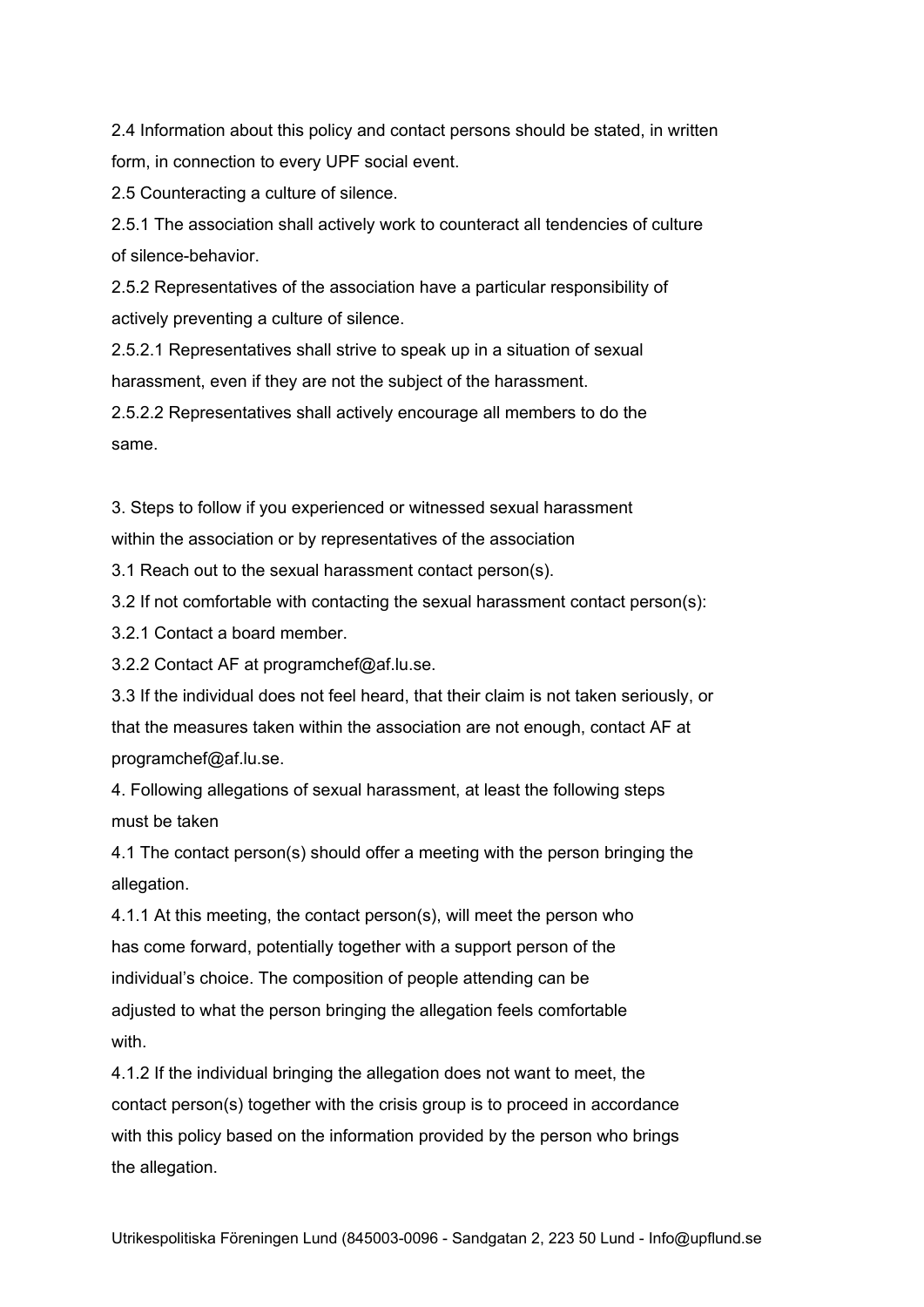4.2 The contact person(s) should contact the crisis group, if deemed necessary.

4.3 Preferably meet with, or at the very least communicate with the person(s) who has been accused of sexual harassment.

4.3.1 At the meeting the crisis group and preferably the contact person(s), will meet the accused individual(s), potentially with a support person of the individuals choice. The composition of people attending can be adjusted to what the person(s) accused feels comfortable with.

4.3.2 If the individual accused of sexual harassment does not want to communicate and/or meet, the crisis group is to proceed in accordance with this policy based on the information provided by the person who brings the allegation.

4.4 Following these meetings and/or communication, the crisis group together with the contact person(s), should try to establish what has happened, and based on this decide which of the sanctions outlined below should be taken.

4.5 The association, and especially the contact person(s), must take action after every reported case of sexual harassment, and/or reported concern that a case of sexual harassment has occurred during, or in connection to, the association's operations or activities, or by representative(s) of the association.

5. Potential sanctions following a sexual harassment

### incident

5.1 The crisis group has the authority to take the following measures on behalf of the board until the next board meeting. All decisions taken can be overruled by the board at the next meeting.

5.1.1 Removal from a position of responsibility within a committee.

5.1.2 Removal from participation in a committee, a particular subgroup of a committee, or removal from all committee work.

5.1.3 Prohibition from participating in UPF social events, even if the person is not a member of UPF.

5.1.4 Prohibition from participating in UPF lectures and public events, even if the person is not a member of UPF.

5.1.5 The crisis group can decide for how long the above mentioned sanctions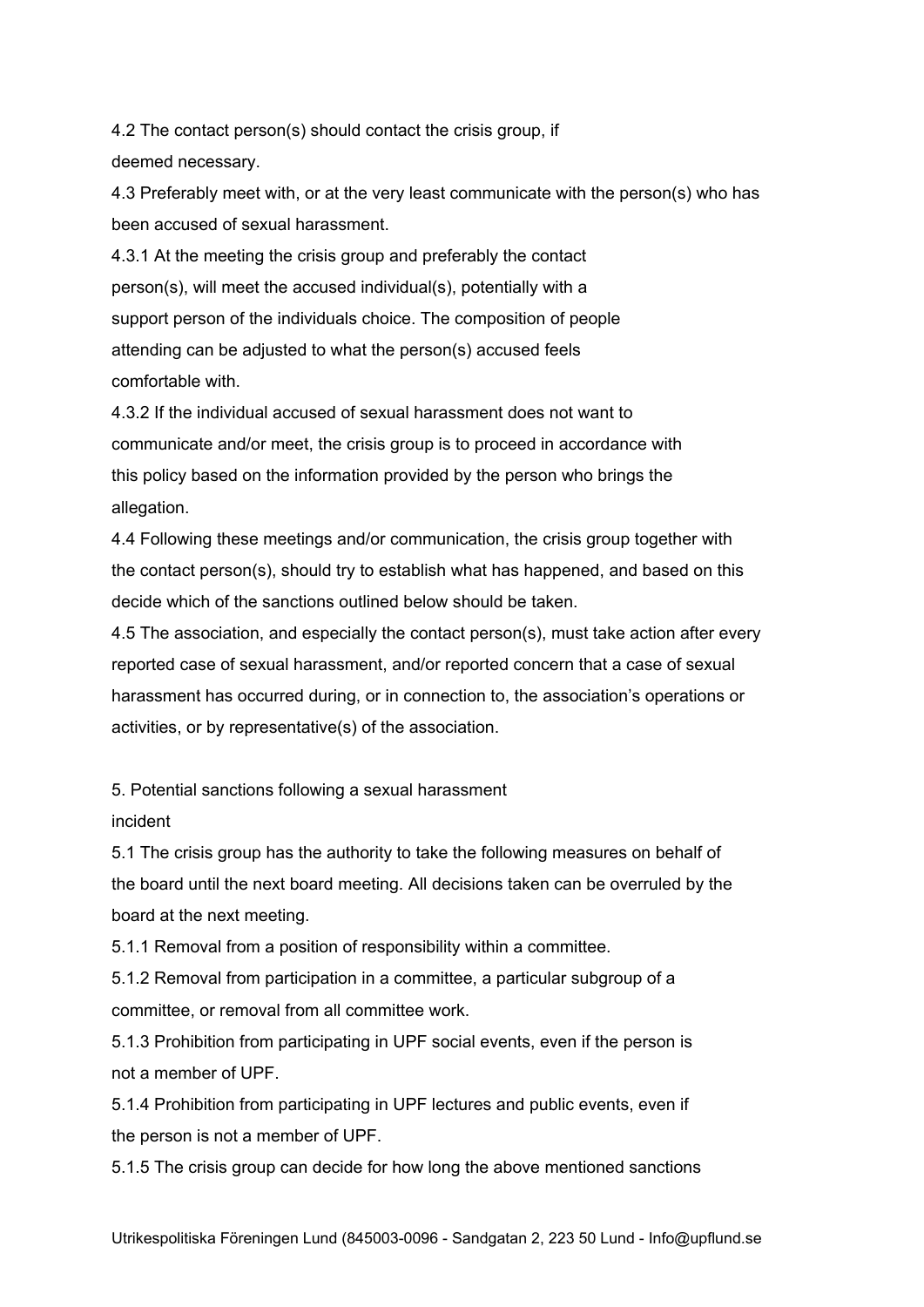should be upheld.

5.1.6 If the allegation of sexual harassment is deemed mild and does not require removal or prohibition of participation, the crisis group can decide upon the following sanctions:

5.1.6.1 Making sure the person accused understands what in their behavior was considered as harassing and apologizes.

5.1.6.2 Following this sanction, the crisis group does not have to initiate a discussion of further sanctions at the next board meeting, but a report of the situation still has to take place.

5.2 The crisis group should, if considered necessary, initiate a discussion at the next board meeting about potential sanctions. If the matter concerns a board member, a discussion on whether or not an extra annual meeting should be called to decide which sanctions should befall the board member in question.

5.2.1 According to 2.13 § of the association's bylaws, a member can only be excluded through a board decision or a decision at a higher instance.

5.2.2 The board, the president, a third of the association's members or the auditor may call for an extra annual meeting to exclude a board member.

5.2.3 Exclusion from the association should be considered a last route solution and only be considered in the case of a severe incident or repeated offences. If exclusion is not considered appropriate, the board can decide on the following sanctions:

5.2.3.1 Give a warning to the accused person(s) and point out that if this would be repeated or similar incidents would occur again more severe sanctions will be taken, with the possibility of exclusion.

5.2.3.2 Being prohibited to be active in one or several committees and events.

5.2.3.3 A temporary suspension of the amount of time the board sees fit.

6. Rules of conduct regarding allegations of sexual

harassment

6.1 The identity of the individual(s) involved in the allegated sexual harassment, along with any specific details concerning the situation, should not be shared with individuals outside of the relevant parties, unless this is unavoidable or unless the indivudal(s) involved in the allegated sexual harassment has explicitly given their